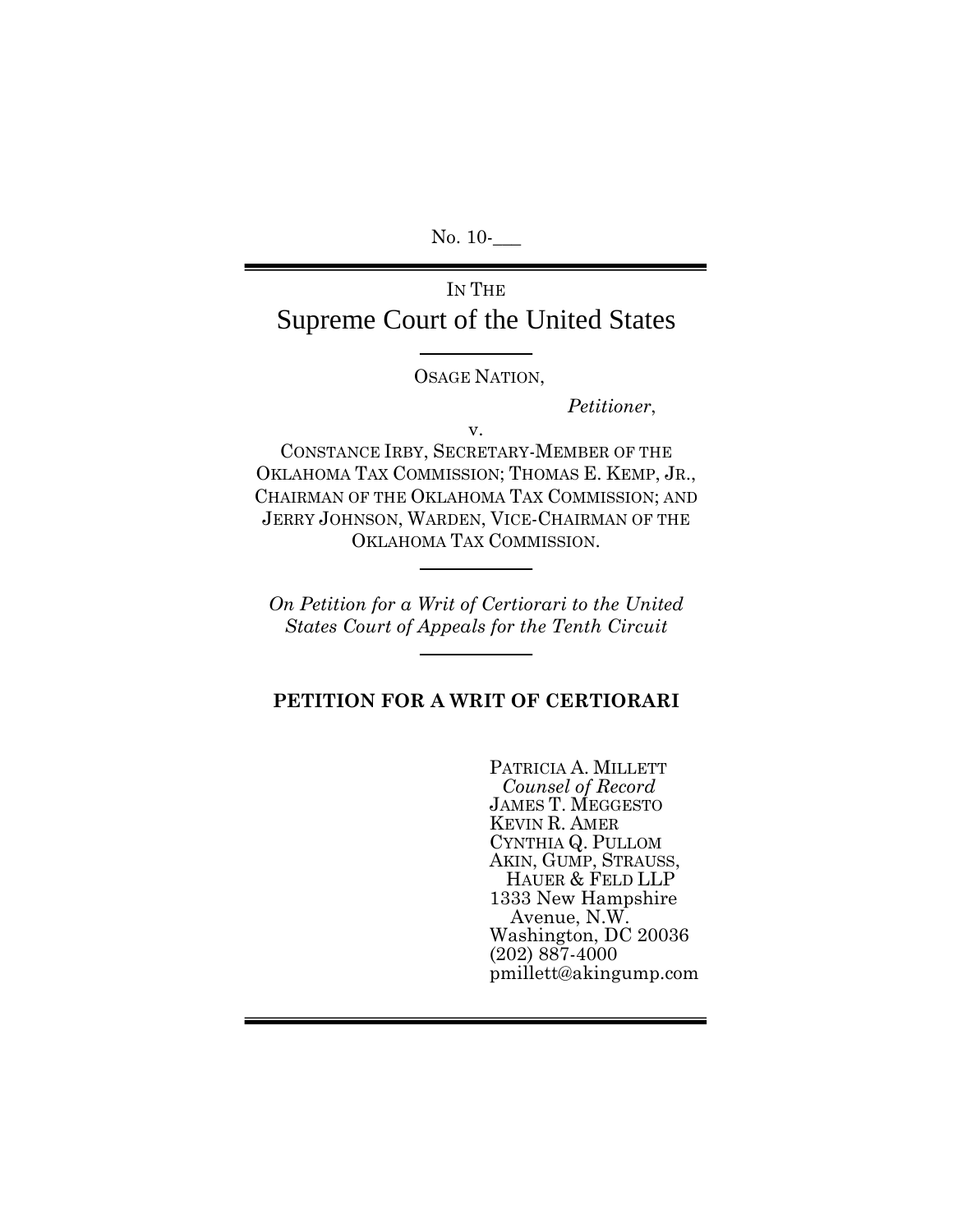### QUESTIONS PRESENTED

In Solem v. Bartlett, 465 U.S. 463 (1984), this Court held that "only Congress can divest a reservation of its land and diminish its boundaries," and Congress's intent to do so must be "explicit[]" and "unequivocal," id. at 470-471. The Questions Presented are:

I. Whether, in determining whether Congress disestablished an Indian reservation, express statutory text, unequivocal legislative history, and the expert view of the Executive Branch are controlling, as the Second, Eighth, and Ninth Circuits have ruled, or whether, instead, other indicia external to the statutory text and federal government's view, such as modern demographics, can override unambiguous statutory text, as the Tenth Circuit and Seventh Circuit have held.

II. Whether the court properly ruled that the Osage Nation's reservation has been disestablished in the absence of unambiguous statutory direction and without obtaining or considering the position of the United States government.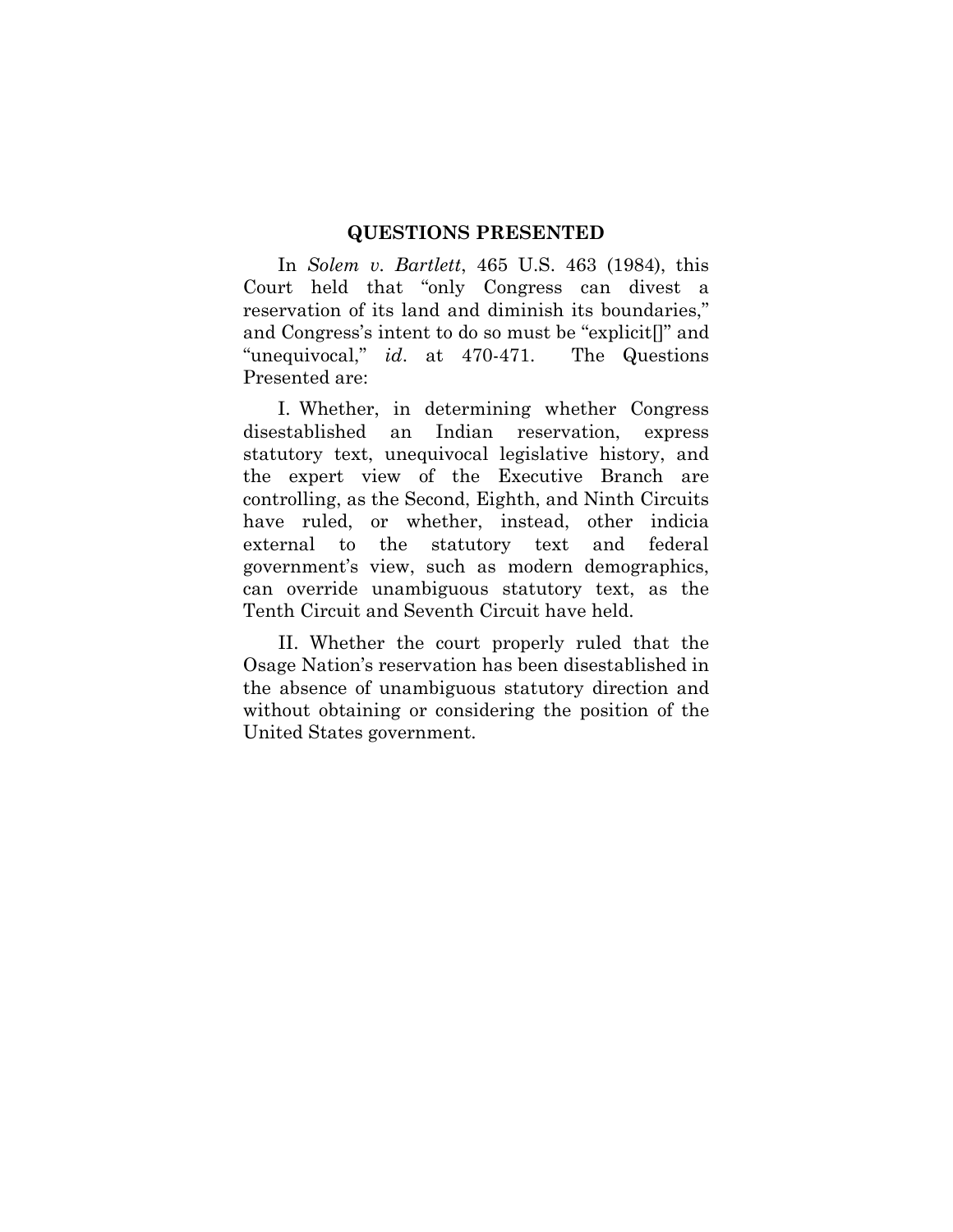### PARTIES TO THE PROCEEDING

All parties to the proceeding are identified in the caption.

### RULE 29.6 DISCLOSURES

Petitioner Osage Nation has no parent corporation, and no publicly owned corporation owns ten percent or more of its stock.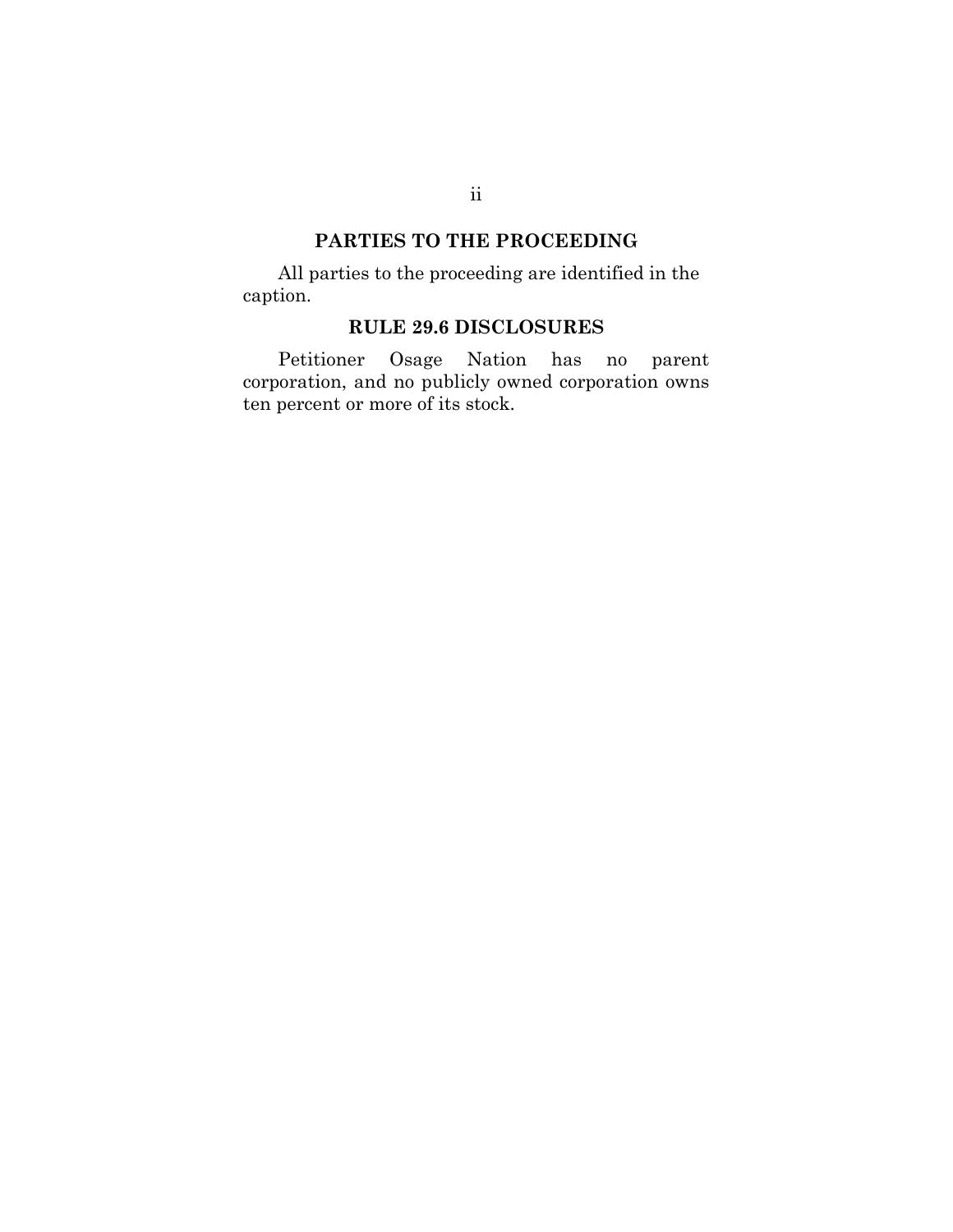# TABLE OF CONTENTS

| PARTIES TO THE PROCEEDING  ii                                                                                                                                                                                                                                                                                                                                                                                       |
|---------------------------------------------------------------------------------------------------------------------------------------------------------------------------------------------------------------------------------------------------------------------------------------------------------------------------------------------------------------------------------------------------------------------|
|                                                                                                                                                                                                                                                                                                                                                                                                                     |
|                                                                                                                                                                                                                                                                                                                                                                                                                     |
| PETITION FOR WRIT OF CERTIORARI  1                                                                                                                                                                                                                                                                                                                                                                                  |
|                                                                                                                                                                                                                                                                                                                                                                                                                     |
|                                                                                                                                                                                                                                                                                                                                                                                                                     |
| STATUTORY PROVISIONS INVOLVED  1                                                                                                                                                                                                                                                                                                                                                                                    |
|                                                                                                                                                                                                                                                                                                                                                                                                                     |
| THE COURT OF APPEALS' DECISION<br>I.<br>EXPANDS AN INTER-CIRCUIT CONFLICT<br><b>OVER THE LEGAL TEST FOR</b><br>DISESTABLISHMENT OF A RESERVATION  7<br>II. THE COURT OF APPEALS' RULE THAT A<br>RESERVATION CAN BE DISESTABLISHED<br>WITHOUT EXPLICIT DIRECTION IN THE<br>STATUTORY TEXT AND WITHOUT<br><b>CONSIDERING THE EXECUTIVE BRANCH'S</b><br>POSITION SQUARELY CONFLICTS WITH<br>THIS COURT'S PRECEDENT  12 |
| III.THE QUESTION PRESENTED IS IMPORTANT                                                                                                                                                                                                                                                                                                                                                                             |
|                                                                                                                                                                                                                                                                                                                                                                                                                     |
|                                                                                                                                                                                                                                                                                                                                                                                                                     |

# APPENDIX

| APPENDIX A: Tenth Circuit Rehearing Order 1a |  |
|----------------------------------------------|--|
| APPENDIX B: Tenth Circuit Opinion 3a         |  |
| APPENDIX C: District Court Opinion 24a       |  |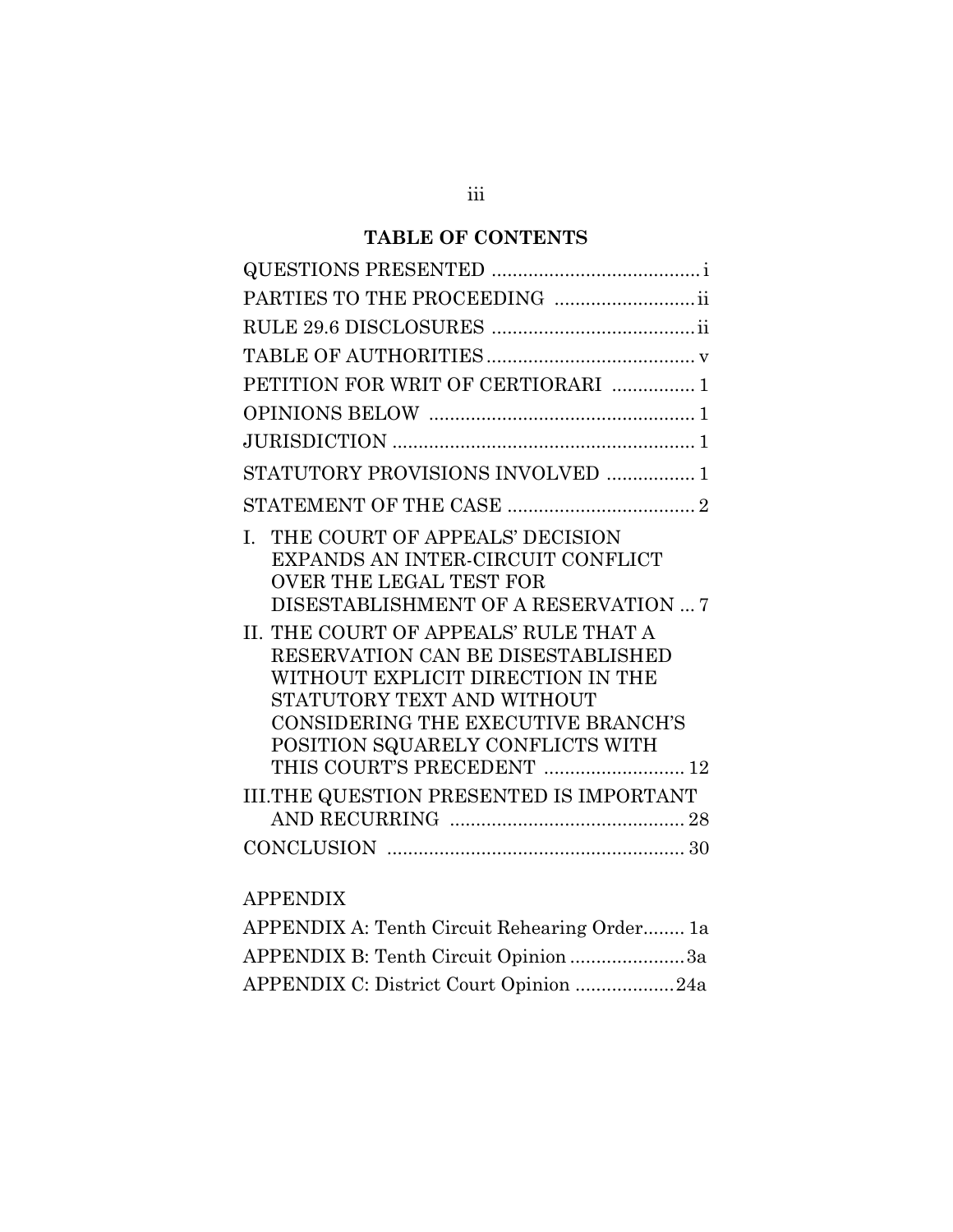APPENDIX D: Osage Allotment Act ...................... 57a APPENDIX E: U.S. Dep't of Interior Map .............. 72a

## iv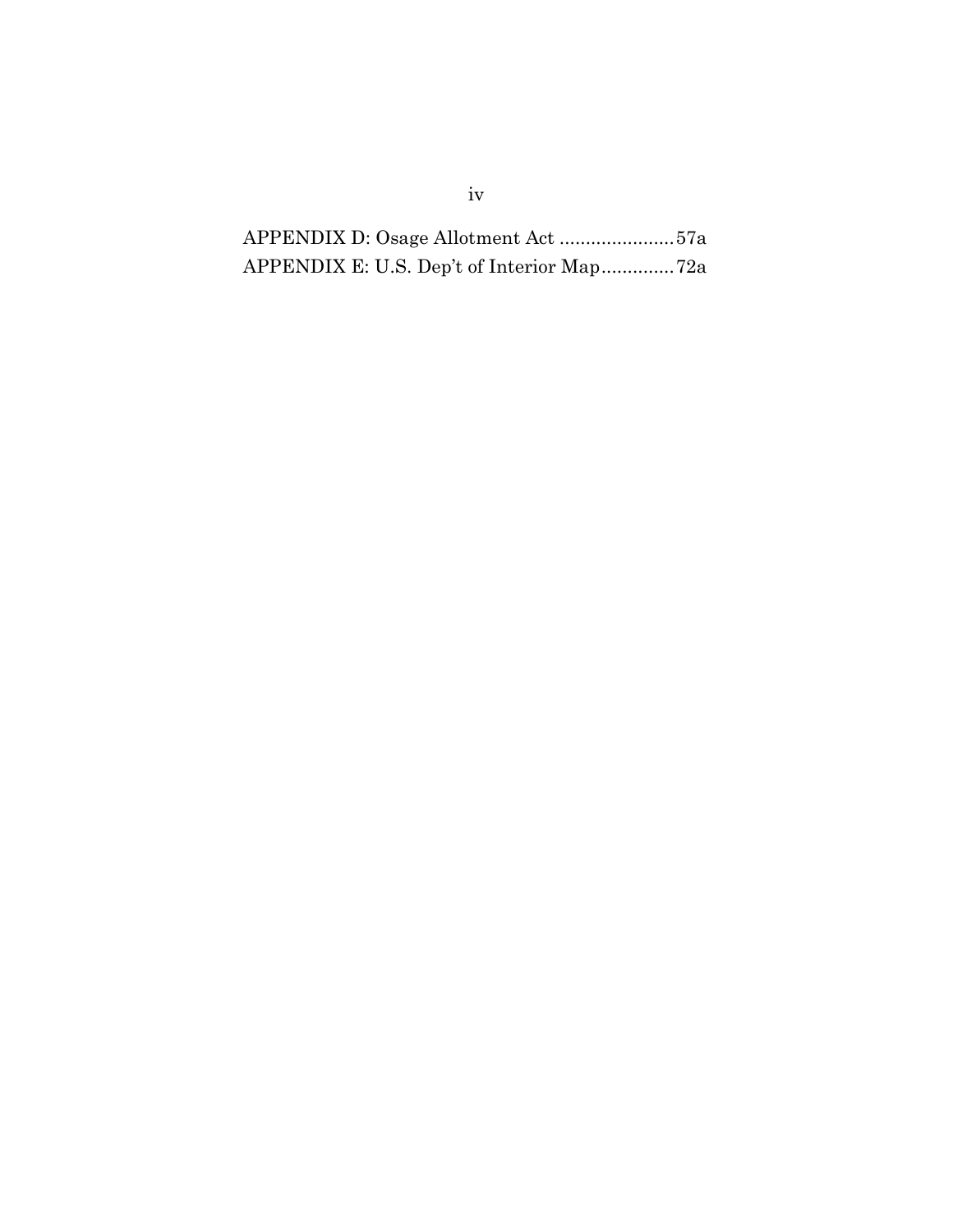# TABLE OF AUTHORITIES

## Cases

| Ex Parte Young,                                |
|------------------------------------------------|
| Hagen v. Utah,                                 |
|                                                |
| Madison County v. Oneida Indian Nation,        |
|                                                |
| Mattz v. Arnett,                               |
|                                                |
| Oklahoma Tax Comm'n v. Chickasaw Nation,       |
| Oneida Indian Nation of New York v.            |
| City of Sherrill, 337 F.3d 139 (2d Cir. 2003), |
| rev'd on other grounds,                        |
|                                                |
| Oneida Indian of New York v. Madison County,   |
| 605 F.3d 149 (2d Cir. 2010),                   |
|                                                |
| Pennhurst State School & Hospital v.           |
| Halderman,                                     |
|                                                |
| Raygor v. Regents of Univ. of Minnesota,       |
|                                                |
| Solem v. Bartlett,                             |
|                                                |
| South Dakota v. Yankton Sioux Tribe,           |
|                                                |
| United States v. Nordic Village Inc.,          |
|                                                |

v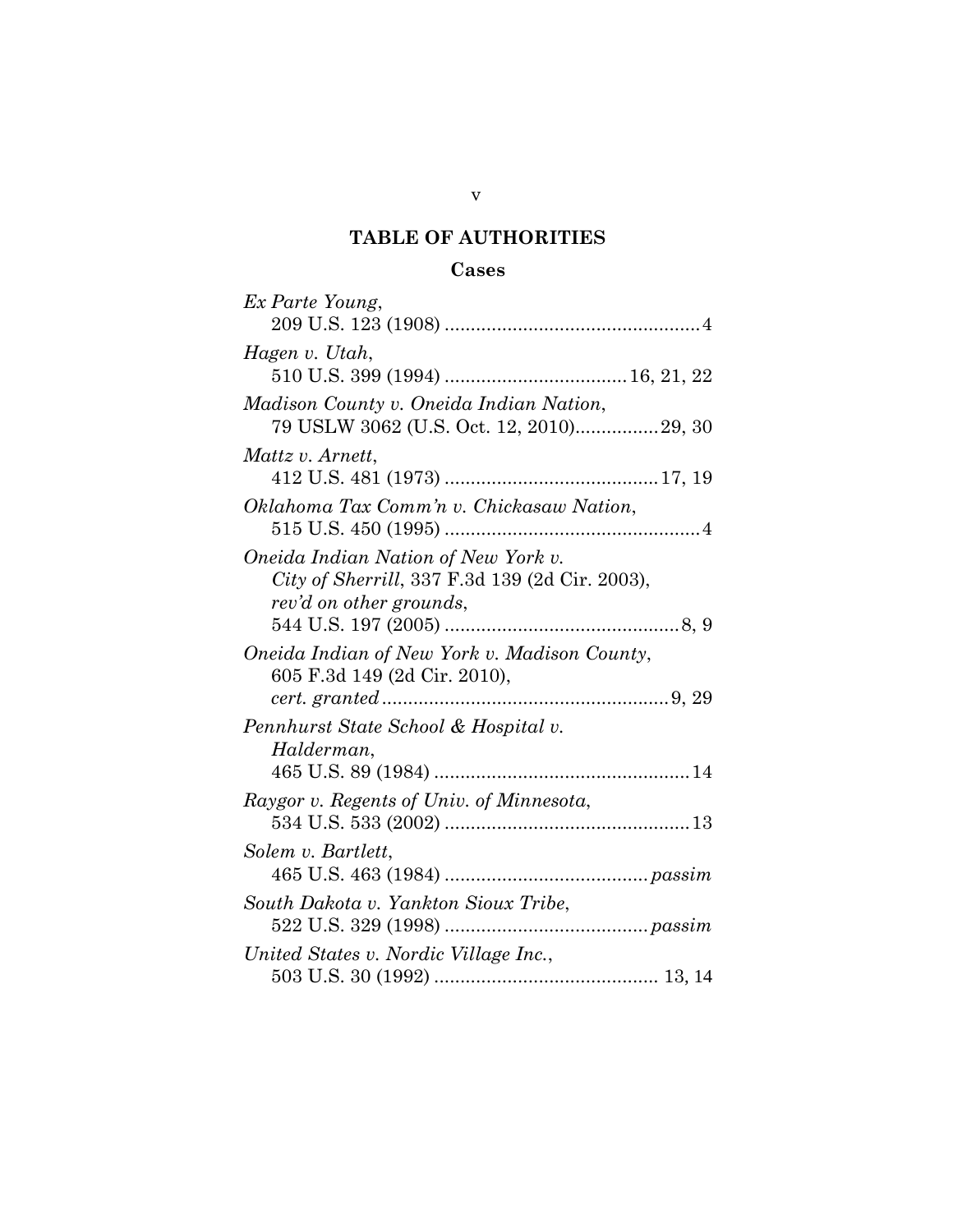| United States v. Webb,                     |
|--------------------------------------------|
|                                            |
| Wisconsin v. Stockbridge-Munsee Community, |
|                                            |
| Yankton Sioux Tribe v. Podhradsky,         |
| 606 F.3d 994 (8th Cir. 2010)  10, 11, 29   |
| Yellowbear v. State                        |
|                                            |

vi

# Constitution and Statutes

| 18 U.S.C.                                      |
|------------------------------------------------|
|                                                |
|                                                |
| 25 U.S.C.                                      |
|                                                |
|                                                |
|                                                |
|                                                |
| Act of July 15, 1870,                          |
|                                                |
| Act of June 5, 1872,                           |
|                                                |
| Constitution of the State of Oklahoma, Article |
|                                                |
| General Allotment Act of Feb. 8, 1887,         |
|                                                |
| Indian Gaming Regulatory Act,                  |
|                                                |
| Oklahoma Enabling Act,                         |
|                                                |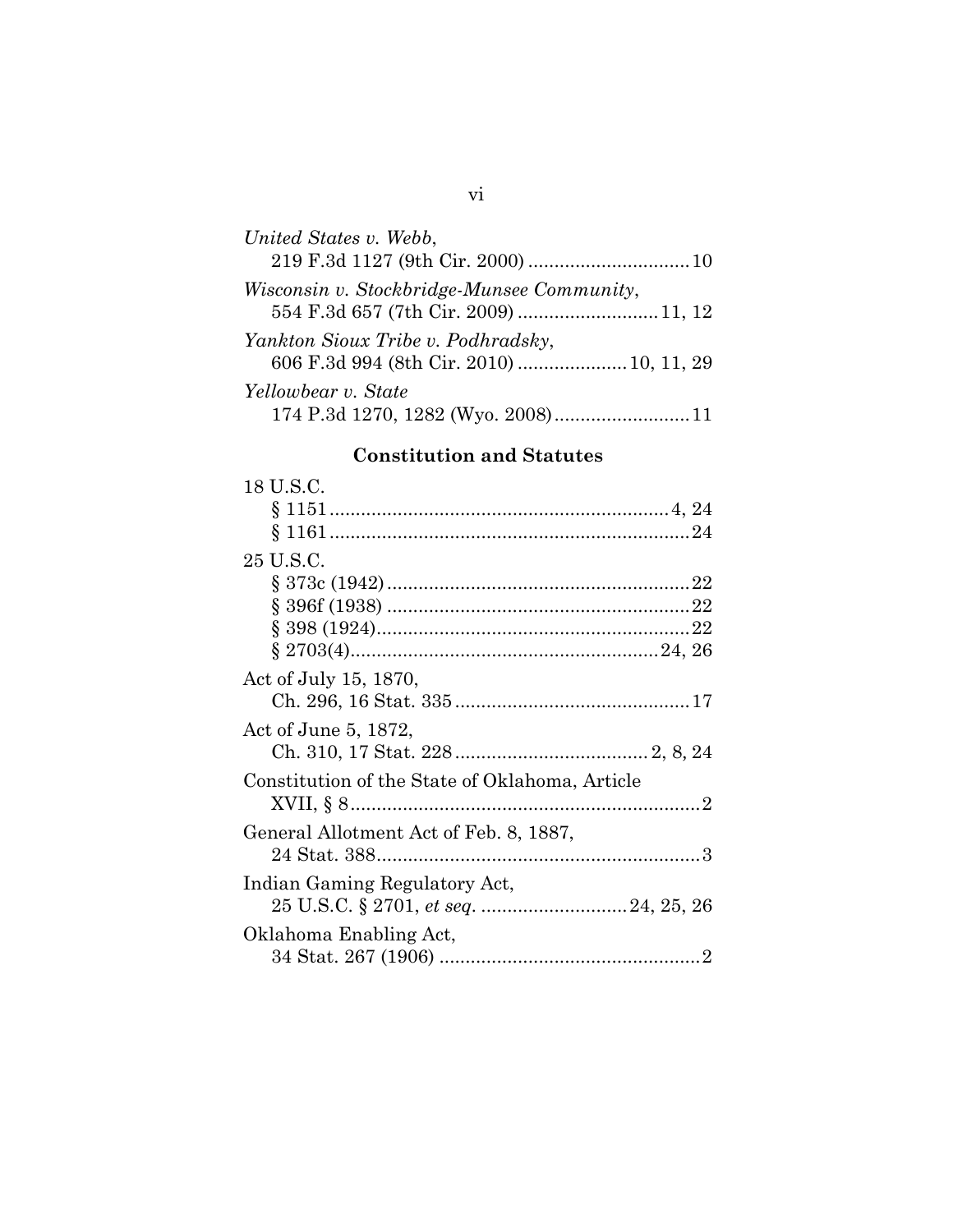| Osage Allotment Act,             |
|----------------------------------|
| Pub. L. No. 59-321, 34 Stat. 539 |
|                                  |
| Reaffirmation Act of 2004,       |
|                                  |

# Regulations

| Osage Tribe Liqour Control Ordinance,                             |
|-------------------------------------------------------------------|
| Tribal-State Gaming Compact (Osage<br>Nation – State of Oklahoma) |
|                                                                   |

# Other Authorities

| Cohen's Federal Indian Law                                                                                                     |  |
|--------------------------------------------------------------------------------------------------------------------------------|--|
|                                                                                                                                |  |
| Letter from Philip N. Hogen, National Indian<br>Gaming Comm'n, to Chief James R. Gray,                                         |  |
| Memo to the Commission of Indian Affairs<br>from Nathan R. Margold, Solicitor, 1<br>Opinions of the Solicitor 591-92 (Dec. 17, |  |
|                                                                                                                                |  |
| U.S. Geological Survey, Indian Lands 199225                                                                                    |  |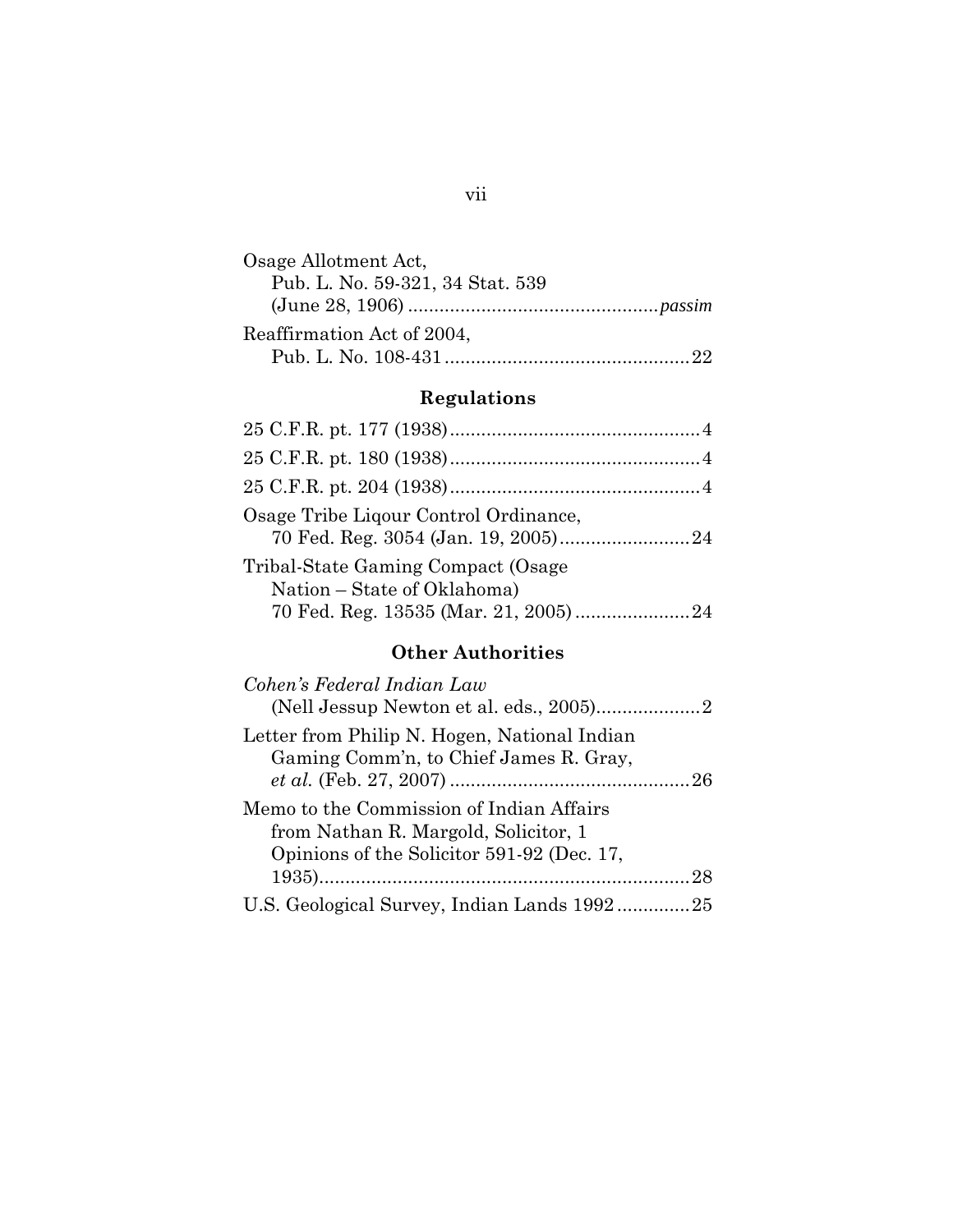### PETITION FOR WRIT OF CERTIORARI

The Osage Nation respectfully petitions for a writ of certiorari to review the judgment of the United States Court of Appeals for the Tenth Circuit in this case.

### OPINIONS BELOW

The opinion of the court of appeals (App., *infra*, 3a) is reported at 597 F.3d 1117. The order and judgment of the district court (App., infra, 24a) are reported at 597 F. Supp. 2d 1250.

### **JURISDICTION**

The court of appeals entered its judgment on March 5, 2010. A timely petition for rehearing was denied on May 25, 2010. App., infra, 1a. This Court has jurisdiction pursuant to 28 U.S.C. 1254(1).

### STATUTORY PROVISIONS INVOLVED

The relevant statutory provisions are reproduced at App,  $\inf \{a, 57a-71a\}$ .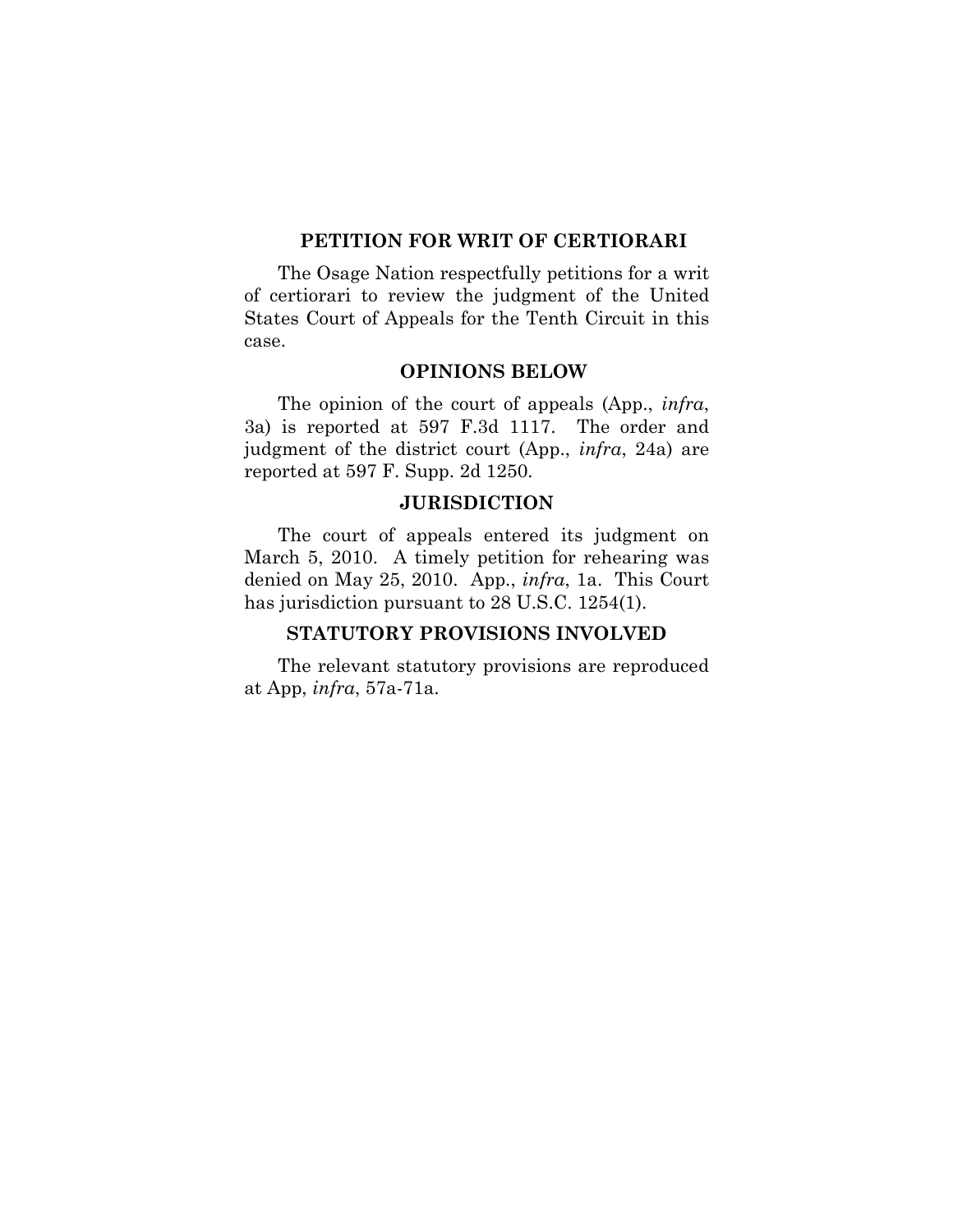### STATEMENT OF THE CASE

1. The Osage Nation is a federally recognized Indian tribe, and its reservation was formally established by Congress in 1872 in what was then known as "Indian territory." Act of June 5, 1872, ch. 310, 17 Stat. 228. The State of Oklahoma was admitted to the Union by the Oklahoma Enabling Act. 34 Stat. 267 (1906) ("Oklahoma Act"). Section 2 of the Oklahoma Act required apportionment of the Territory into 56 districts, one of which was to be coextensive with the Osage Reservation. Id. at 268. That requirement was also incorporated into the Constitution of the State of Oklahoma, which provides that "[t]he Osage Indian Reservation with its present boundaries is hereby constituted one county to be known as Osage County." Okla. Const., art. XVII, § 8. In addition, Section 3 of the Oklahoma Act restricted "the manufacture, sale, barter, giving away \* \* \* of intoxicating liquors within those parts of said State now known as  $* * * the Osage Indian$ Reservation and within any other parts of said State which existed as Indian reservations." (emphasis added).

From the Reservation's inception through the present time, the Nation has operated its tribal government from this homeland and has protected important historic and cultural resources on behalf of the Osage people. C.A. App. 26-47 (Osage Nation Constitution). In 1904 and 1905, substantial oil and gas reserves were discovered in the Osage Reservation. Cohen's Handbook of Federal Indian Law 311 (Nell Jessup Newton et al. eds., 2005) ("Cohen"). To protect the Nation's financial wellbeing and to prevent exploitation of individual tribal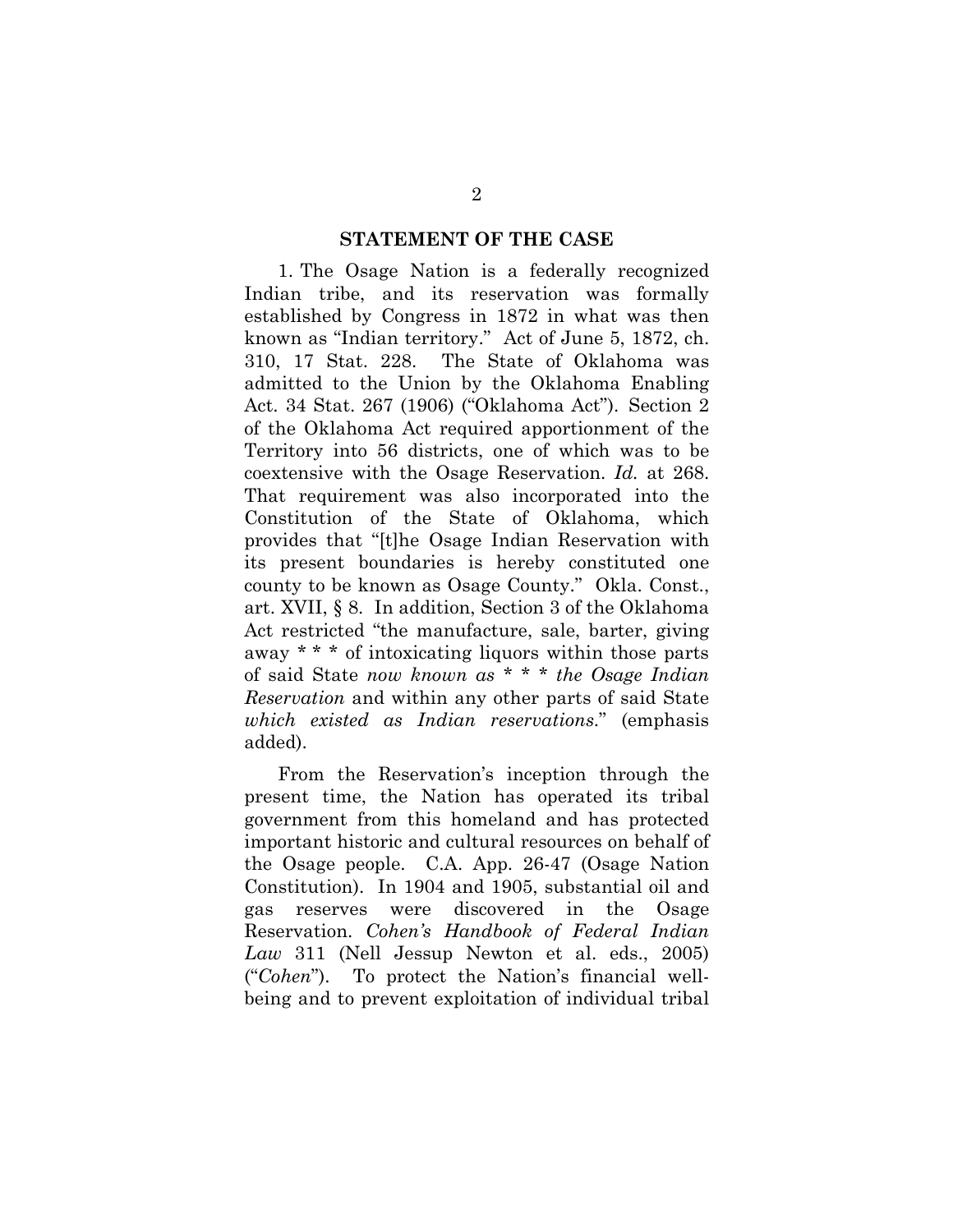members, Congress enacted the Osage Allotment Act of June 28, 1906 ("Osage Act"). Unlike many other allotment Acts of the era, which opened Indian lands to settlement by non-Indians, see Act of Feb. 8, 1887, 24 Stat. 388 (General Allotment Act), the Osage Act allotted the surface estate in trust exclusively for individual Osage members, while the most valuable part of the Reservation – the subsurface – was reserved in trust for the benefit of the Osage Nation. Osage Act §§ 2-3 (App., infra, 59a-67a).

The Osage Act repeatedly referenced the Reservation in the present and future tense. See Osage Act § 4 (App., infra, 68a) (set aside from oil and gas royalties for "schools on the Osage Indian Reservation \* \* \* conducted for the education of Osage children"); id.  $\S 7$  (App., infra, 70a) (requiring that leases and deeds for lands in the Reservation be subject to approval by the Secretary of the Interior); id. § 10 (App., *infra*, 71a) (permitting the establishment of public highways or roads "in the Osage Indian Reservation"); id. § 11 (App., infra, 71a) (allowing railroad companies to continue the use and benefit of certain lands "in the Osage Reservation").

By reserving the subsurface estate for the Nation and limiting allotment to Osage members, Congress ensured continued federal superintendence over the Osage Reservation. That supervision has continued without interruption and has produced a complex and frequently modified scheme of federal regulation and administration of tribal and individual property rights pertaining to the Osage Reservation embodied in a body of federal regulations acknowledging the continued existence of the Osage Reservation. See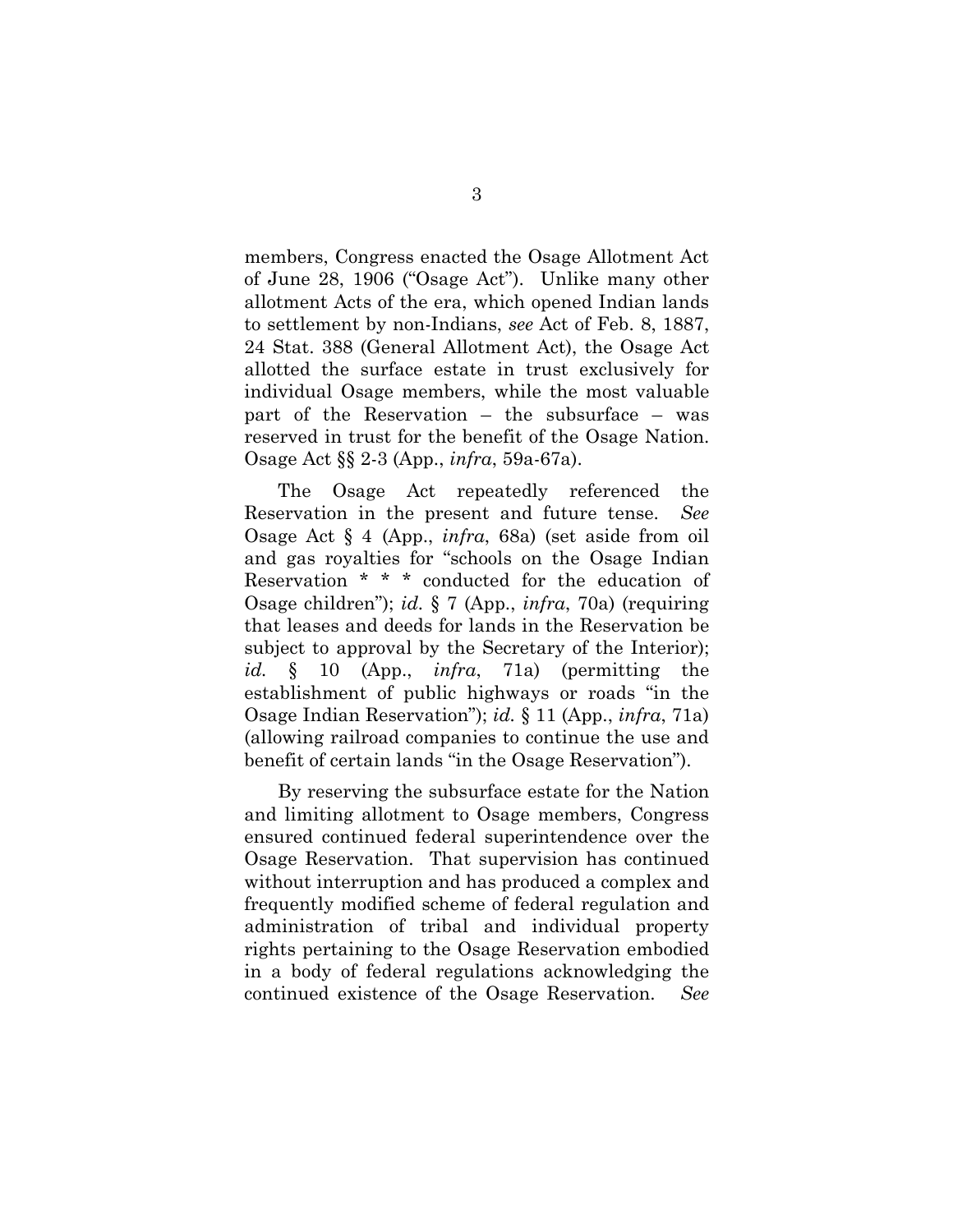generally 25 C.F.R. pt. 177 (1938) ("Agricultural and Grazing Leases, Osage Nation, Oklahoma"); 25 C.F.R. pt. 180 (1938) ("leasing of Osage Reservation Lands for Oil and Gas Mining"); 25 C.F.R. pt. 204 (1938) ("Leasing of Osage Reservation Lands, Oklahoma, for Mining, Except Oil and Gas").

2. In 2000, the Oklahoma Tax Commission issued a ruling that asserted a legal claim to collect state income taxes from tribal members who both work and reside on the Reservation. C.A. App. 48-53. The Nation responded by filing suit in the United State District Court for the Northern District of Oklahoma. The complaint sought a declaratory judgment that the Osage Reservation was not disestablished and remains Indian country within the meaning of Section 18 U.S.C. § 1151, and thus federal law precluded the State from taxing those members of the Nation who both earn income and reside within the geographical boundaries of the Nation's Reservation. See Oklahoma Tax Comm'n v. Chickasaw Nation, 515 U.S. 450, 458 (1995).

Respondents initially moved to dismiss on Eleventh Amendment grounds, but, after the Nation amended its complaint to include individual members of the Oklahoma Tax Commission, the Tenth Circuit ruled that the suit could continue against the individual members under Ex Parte Young, 209 U.S. 123 (1908).

The district court then granted summary judgment for respondents. App., infra, 24a-56a. The court held that the Osage Reservation had been disestablished, relying heavily on the fact that the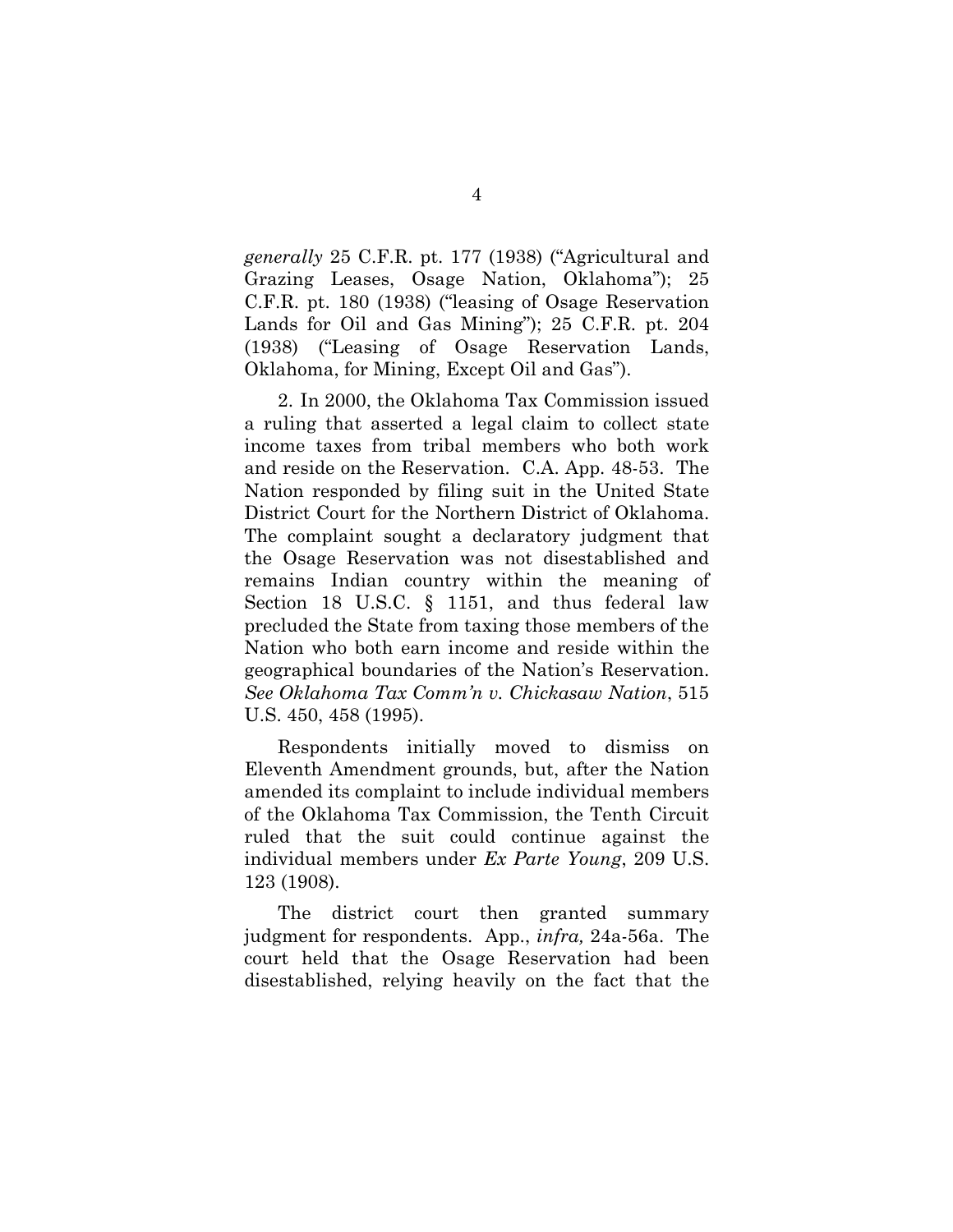land was allotted to individual Osage members and Congress's practice with respect to other Oklahoma tribes during the same time period. App., infra, 37a-45a.

3. The court of appeals affirmed. App., infra, 3a-23a. The Tenth Circuit acknowledged that "the Act did not open any land for settlement by the non-Osage, there is no sum-certain or any other payment arrangement \* \* \* [and] neither the Osage Allotment Act nor the Oklahoma Enabling Act contain express termination language." App., infra, 14a. The court thus concluded that "the operative language of the statute does not unambiguously suggest diminishment or disestablishment of the Osage reservation." App., infra, 14a.

The court nevertheless ruled that the Reservation was disestablished, relying on the general history of the allotment process, a few comments in the legislative history of the Osage Act, and "[t]reatises and articles in professional journals." App., infra, 17a. The court also relied on modern demographic data. App.,  $\inf$ ra, 21a-22a.

The court then rejected the Nation's citation of additional federal statutes expressly referring to the Osage Reservation and recognition of the Reservation by the Executive Branch as "too far removed temporally from the 1906 Act." App., infra, 19a (discussing recognition of the Reservation in a House Report in 2004, a 2005 National Indian Gaming Commission opinion letter, and two compacts between the State of Oklahoma and the Nation).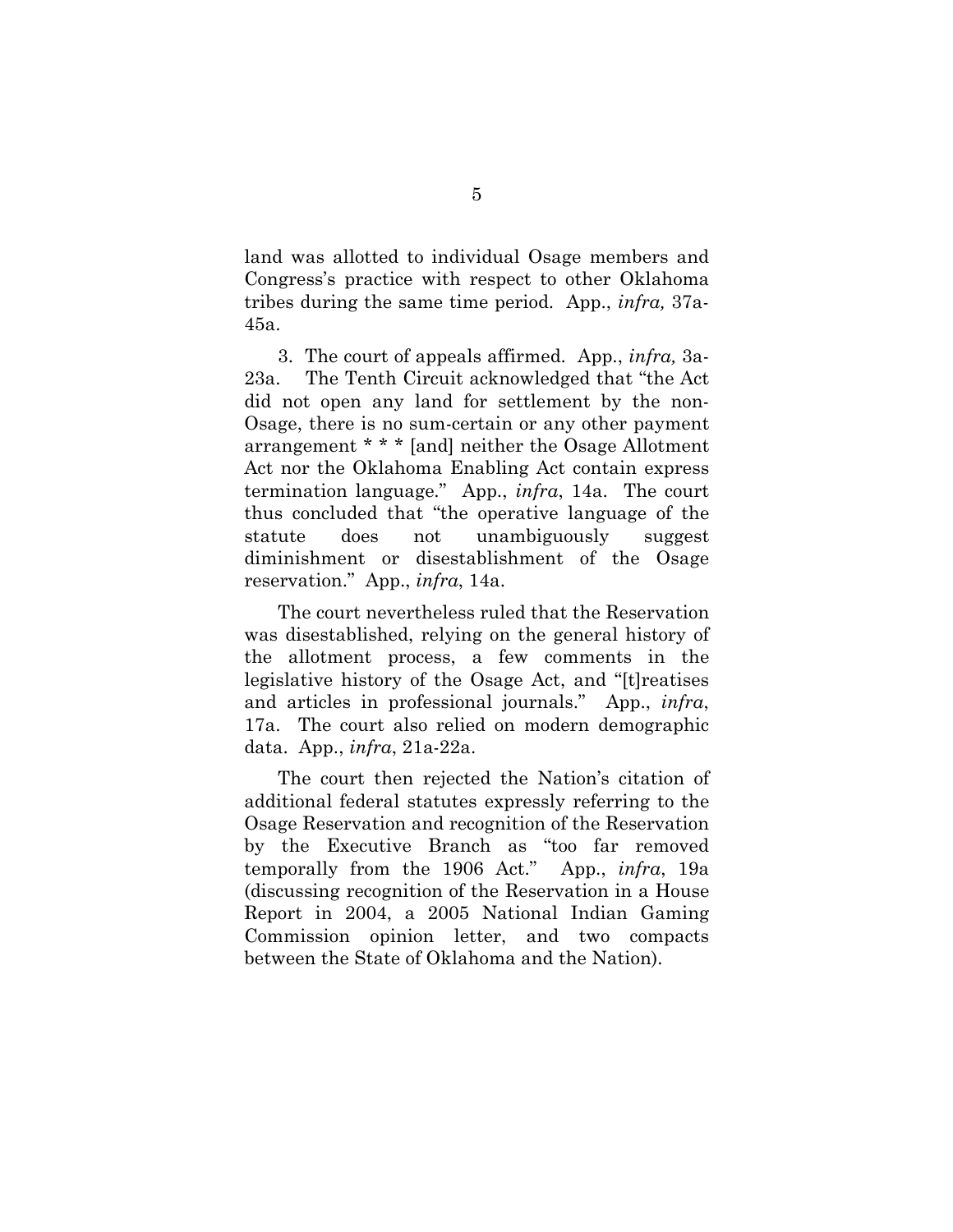### REASONS FOR GRANTING THE WRIT

The court of appeals held that the same Osage Reservation that was repeatedly recognized in the plain text of the Osage Allotment Act of 1906, was textually discussed in prospective language, and has been acknowledged in subsequent statutes and decades of Executive Branch regulations and positions was disestablished by equivocal references in that Act's legislative history, professorial writings, and demographic statistics. In so ruling, the court of appeals adopted and imposed a legal test for disestablishment that is contrary to this Court's precedent and expands and entrenches a conflict in the circuits concerning the proper legal test for disestablishment. While the Second and Ninth Circuits have held that disestablishment may not be inferred in the absence of "substantial and compelling" contemporaneous evidence of congressional intent, and the Eighth Circuit limits its inquiry to the statutory text and contemporaneous legislative evidence, two other circuits (the Seventh Circuit and now the Tenth Circuit) have permitted non-contemporaneous sources entirely external to the relevant statute and the position of the federal government to effect disestablishments.

The court of appeals' decision is also contrary to repeated recognition of the Reservation's existence and continuance by the Executive Branch. Indeed, its disestablishment ruling was entered without even asking for or considering the United States' view on a disestablishment that only the federal government can effect. Instead, while relying on demographic statistics and professorial writings that post-dated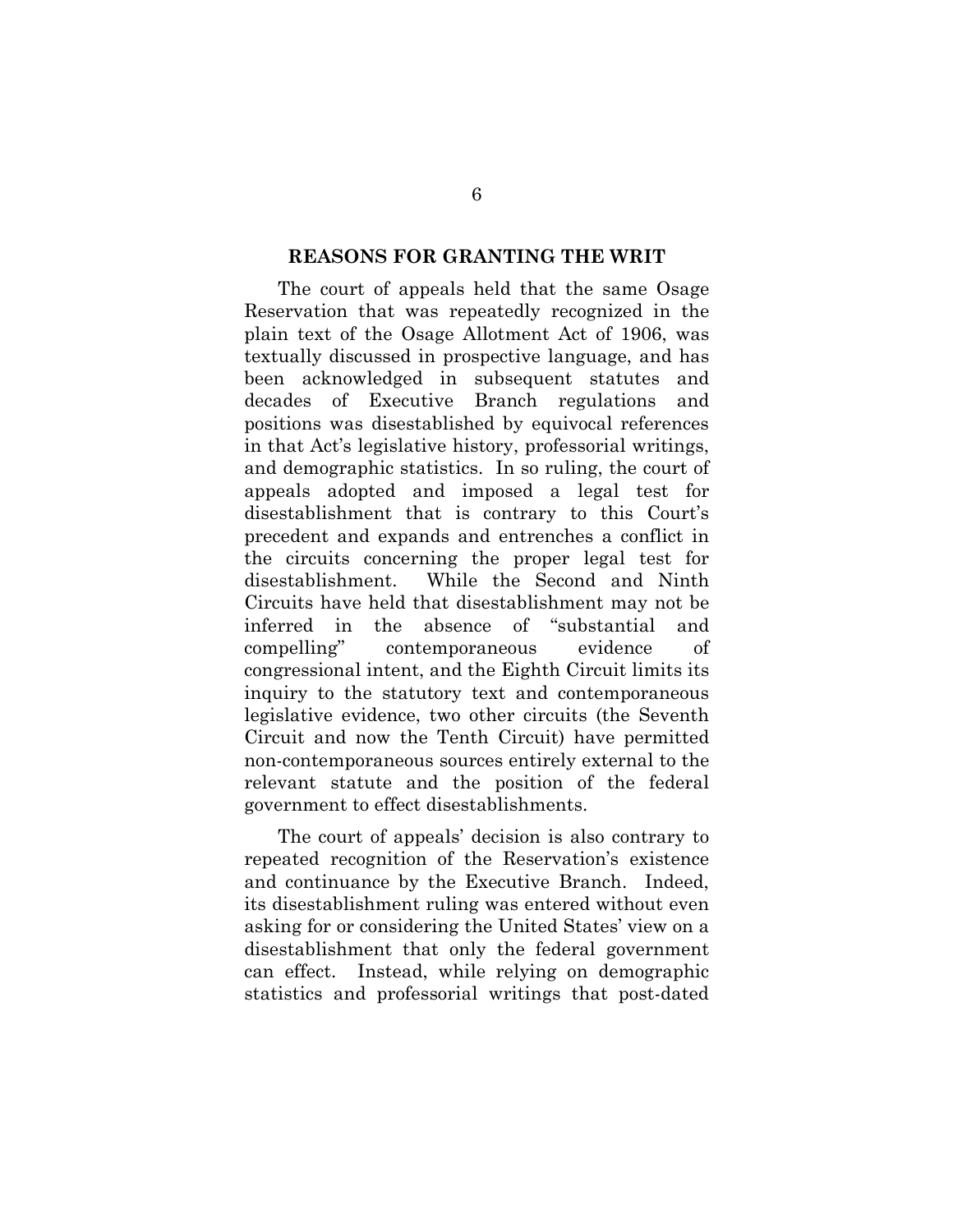the 1906 Act by a minimum of several decades, the court of appeals declared that evidence of the federal government's view was irrelevant because it was "too far removed temporally from the 1906 Act" to be considered.

 Finally, the question is a recurring one the settled resolution of which is of importance not only to Indian tribes, but also to the federal and state governments. Uncertainty and variability in this area of law equally affects the ability of Indian tribes and state and local governments to plan for and exercise governmental authority and economic development. An issue of such unique federal superintendence, control, and expertise that has such a direct impact on the day-to-day operations of tribal, state, and local governments should have a single federal rule. Only this Court's review can provide that much-needed uniformity.

I. THE COURT OF APPEALS' DECISION EXPANDS AN INTER-CIRCUIT CONFLICT OVER THE LEGAL TEST FOR DISESTABLISHMENT OF A RESERVATION.

Review by this Court is warranted because the Tenth Circuit's holding that disestablishment can occur in the absence of any express indication in the statutory text or legislative history and without considering the position of the United States expands a recurring conflict in the courts of appeals over the proper legal test for disestablishment of a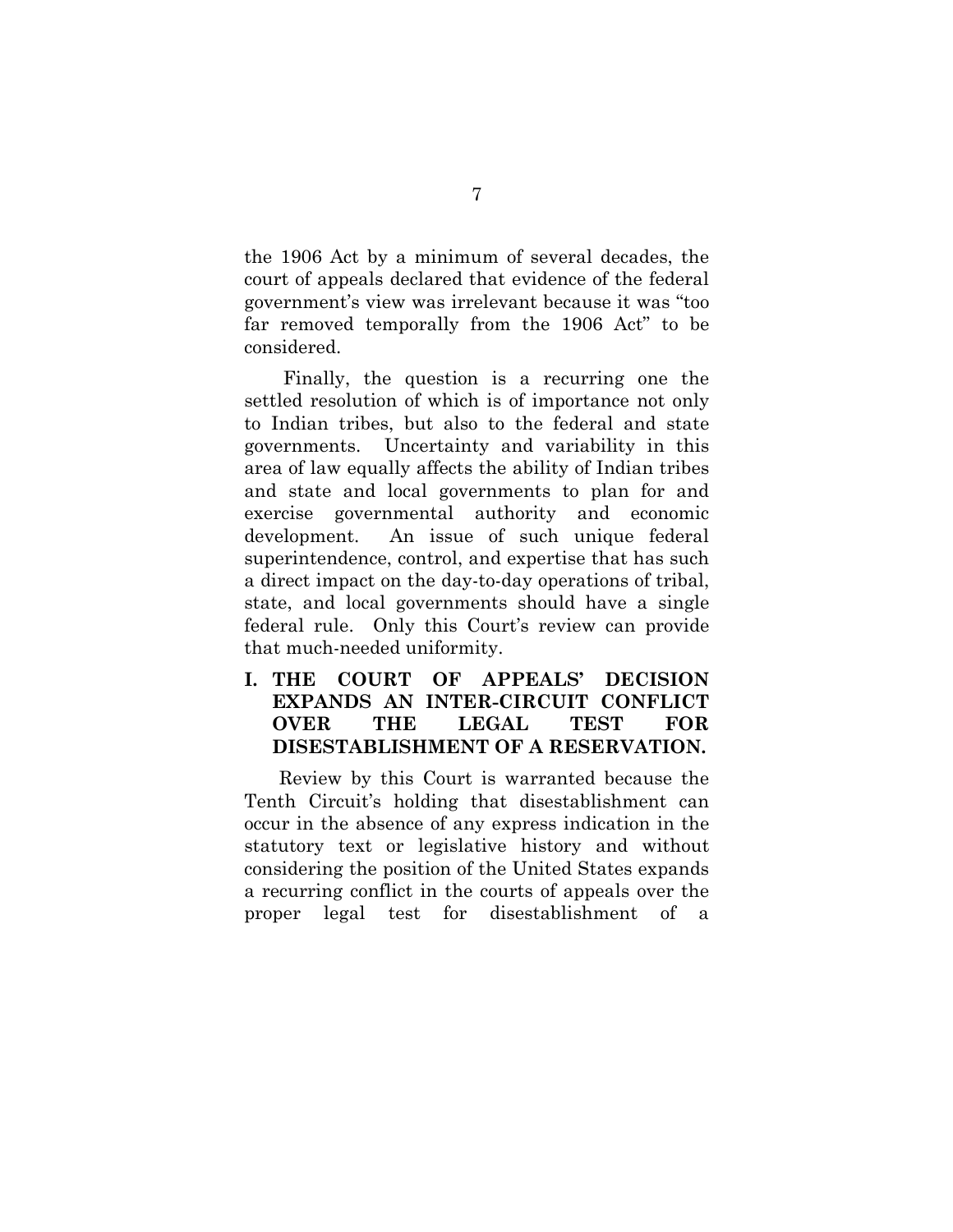reservation.<sup>1</sup>

 $\overline{a}$ 

The "first and governing" rule, oft repeated by this Court, is that "only Congress can divest a reservation of its land and diminish its boundaries." Solem v. Bartlett, 465 U.S. 463, 470 (1984). Congress's intent to disestablish a reservation, moreover, must be "explicit<sup>[]</sup>." *Ibid*. Unless "Congress explicitly indicates otherwise," land set aside as a reservation retains that status "no matter what happens to the title of individual plots within the area." Ibid.; see id. at 478 ("clear statement of congressional intent" required).

The conflict has arisen in how courts of appeals determine that Congress has "explicitly" directed the disestablishment of a reservation. In this case, the Tenth Circuit held that, even when the statutory text is silent and unambiguous, courts can determine disestablishment based not on anything Congress said or anything the Executive Branch said, but based on academic professorial writings, demographics, and occasional, isolated snippets of equivocal and ambiguous legislative history. App., infra, 14a-22a.

That holding squarely conflicts with the law in the Second Circuit, which held in Oneida Indian Nation of New York v. City of Sherrill, 337 F.3d 139 (2d Cir. 2003), rev'd on other grounds, 544 U.S. 197

<sup>&</sup>lt;sup>1</sup> There is no dispute in this case that the Osage Reservation historically existed and was formally recognized by the federal government. See Act of June 5, 1872, 17 Stat. 228, 229.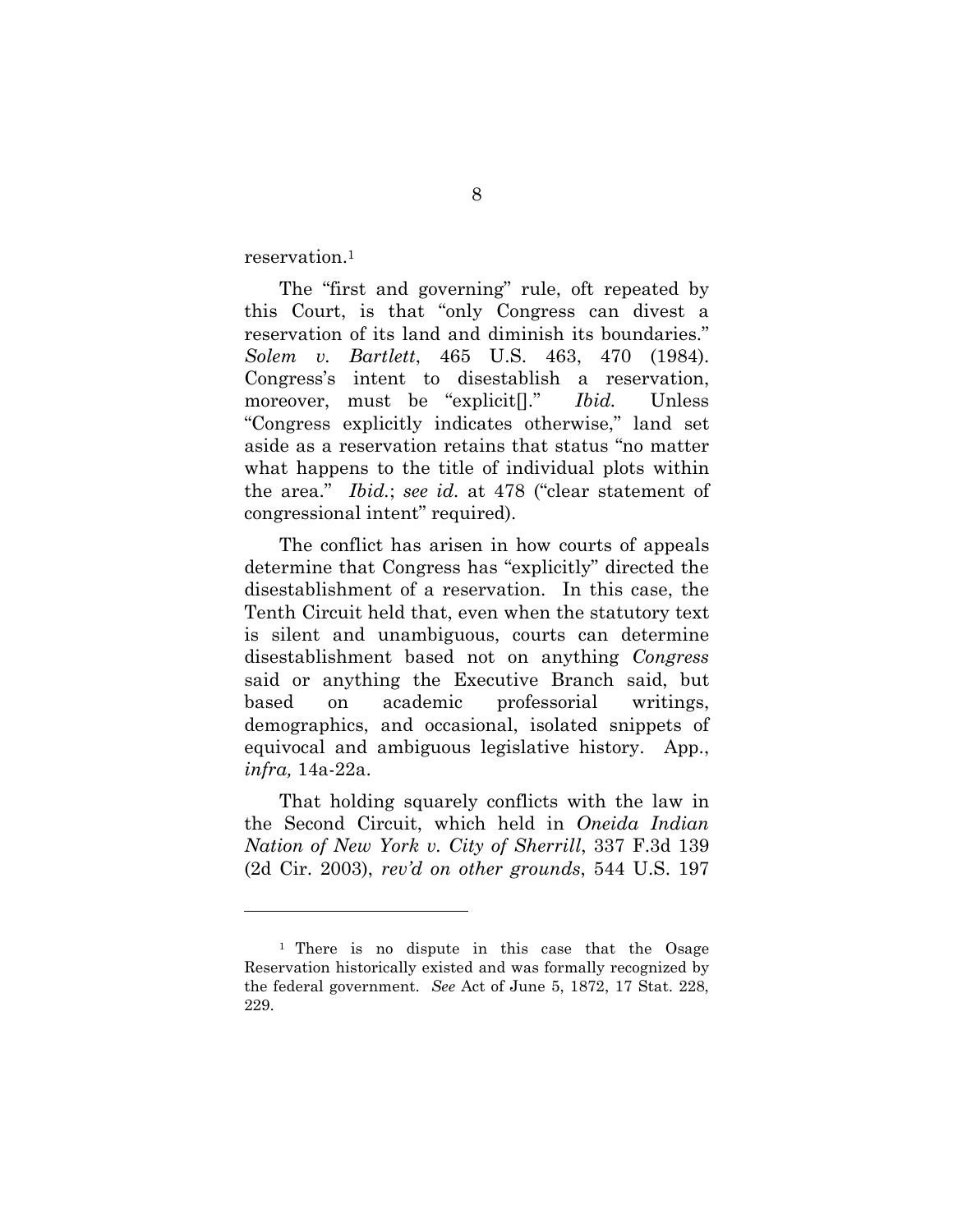(2005), that the 1838 Treaty of Buffalo Creek did not disestablish the Oneida Indian Nation of New York's reservation. See also Oneida Indian Nation of New York v. Madison Cnty., 605 F.3d 149, 157 n.6 (2d Cir. 2010), cert. granted, No. 10-72 (Oct. 12, 2010).

Like the Tenth Circuit in this case, the Second Circuit found no indication in the Treaty's text or negotiation history "of a congressional intention to disestablish the Oneidas' New York reservation." City of Sherrill, 337 F.3d at 162. The difference is that the Second Circuit stopped there, holding that the absence of any clear direction in statutory text or negotiating history from Congress or from the Executive Branch foreclosed the court from declaring a reservation disestablished. See id. at 160 (noting that, in cases where Supreme Court has found diminishment, it has relied on "a textually grounded intention to diminish"). Directly contrary to the Tenth Circuit's decision here, the Second Circuit expressly refused to permit "certain legislative and administrative documents" postdating the treaty to substitute for the explicit and unequivocal congressional direction that this Court required in Solem. Id. at 162. Instead, "[g]iven the absence of anything in the Buffalo Creek Treaty's text or legislative history supporting disestablishment," the court "conclude[d] that these later documents do not 'unequivocally reveal' the intention necessary to demonstrate disestablishment." Ibid. (quoting Solem, 465 U.S. at 471). Accordingly, had the Osage case arisen in the Second Circuit and been governed by Second Circuit law, the outcome would have been exactly the opposite and the Osage Reservation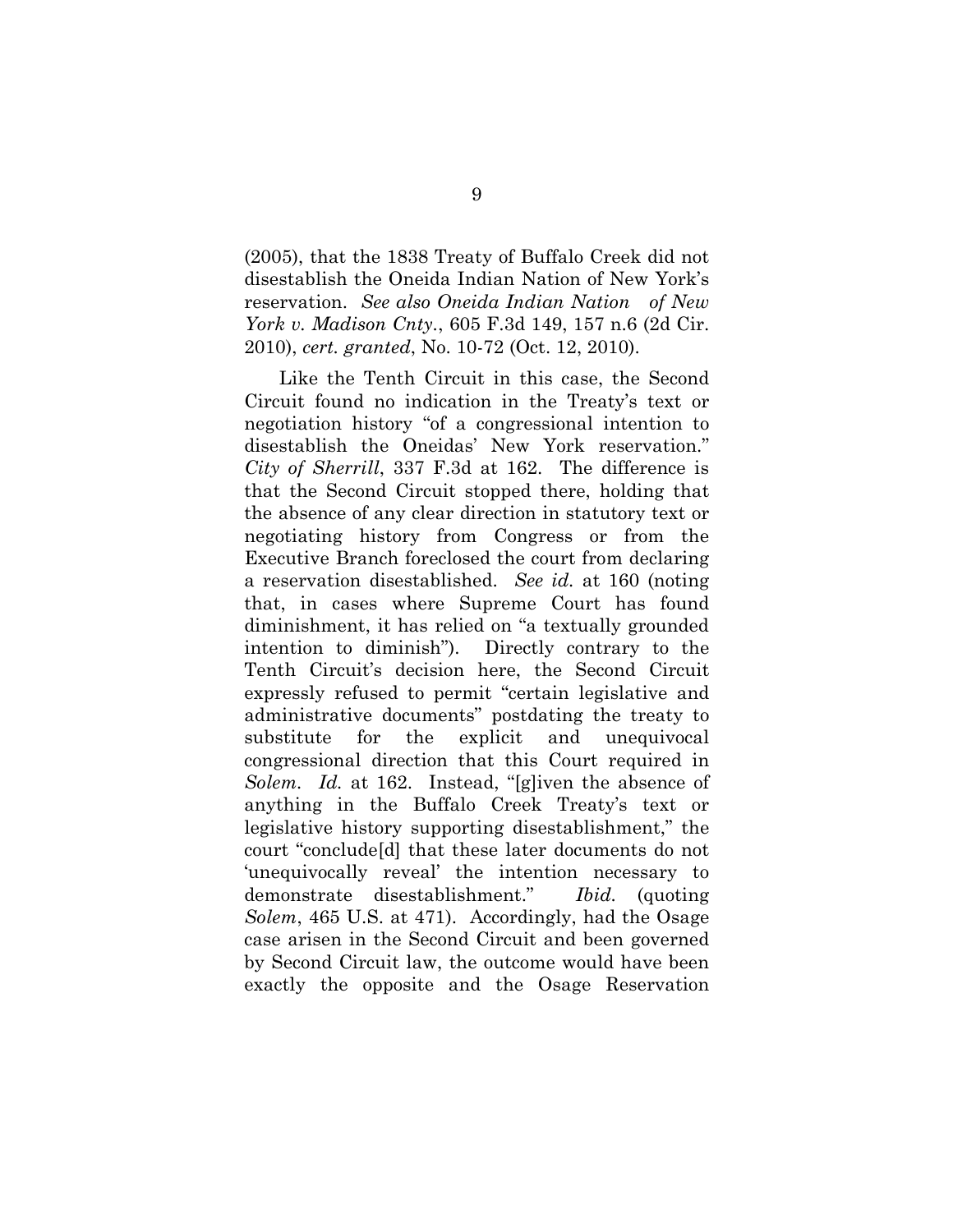would not have been declared disestablished.

The Tenth Circuit's decision is also flatly contrary to the law in the Ninth Circuit. That court refused to find disestablishment in the absence of express language in the relevant agreement between the tribe and the United States, notwithstanding "a number of post hoc references to the 'former' reservation" in the record. United States v. Webb, 219 F.3d 1127, 1137 n.15 (9th Cir. 2000). Consistent with *Solem* – but in direct conflict with the Tenth Circuit's decision here – the court held that, "[e]ven if it were fully credited, the countervailing evidence at best creates an ambiguity as to congressional intent which would have to be resolved in favor of the tribe." Ibid. Here, by contrast, the Tenth Circuit found no ambiguity in statutory text and no unequivocal Executive Branch direction, but nevertheless allowed non-contemporaneous publications by professors, post hoc demographic statistics, and vague legislative history references both to create an ambiguity and then to resolve it against a tribe. The rules of law applied by the two circuits are thus irreconcilable.

Likewise, the law of the Eighth Circuit is the opposite of the Tenth Circuit's. The Eighth Circuit has held that, in the absence of evidence in the "historical and documentary record" that Congress intended to diminish a reservation, "we must conclude that at the time of the Act those lands retained \* \* \* reservation status." Yankton Sioux Tribe v. Podhradsky, 606 F.3d 994, 1009 (8th Cir. 2010). While the court did look to evidence of congressional intent beyond the statutory text, it limited that inquiry to governmental documents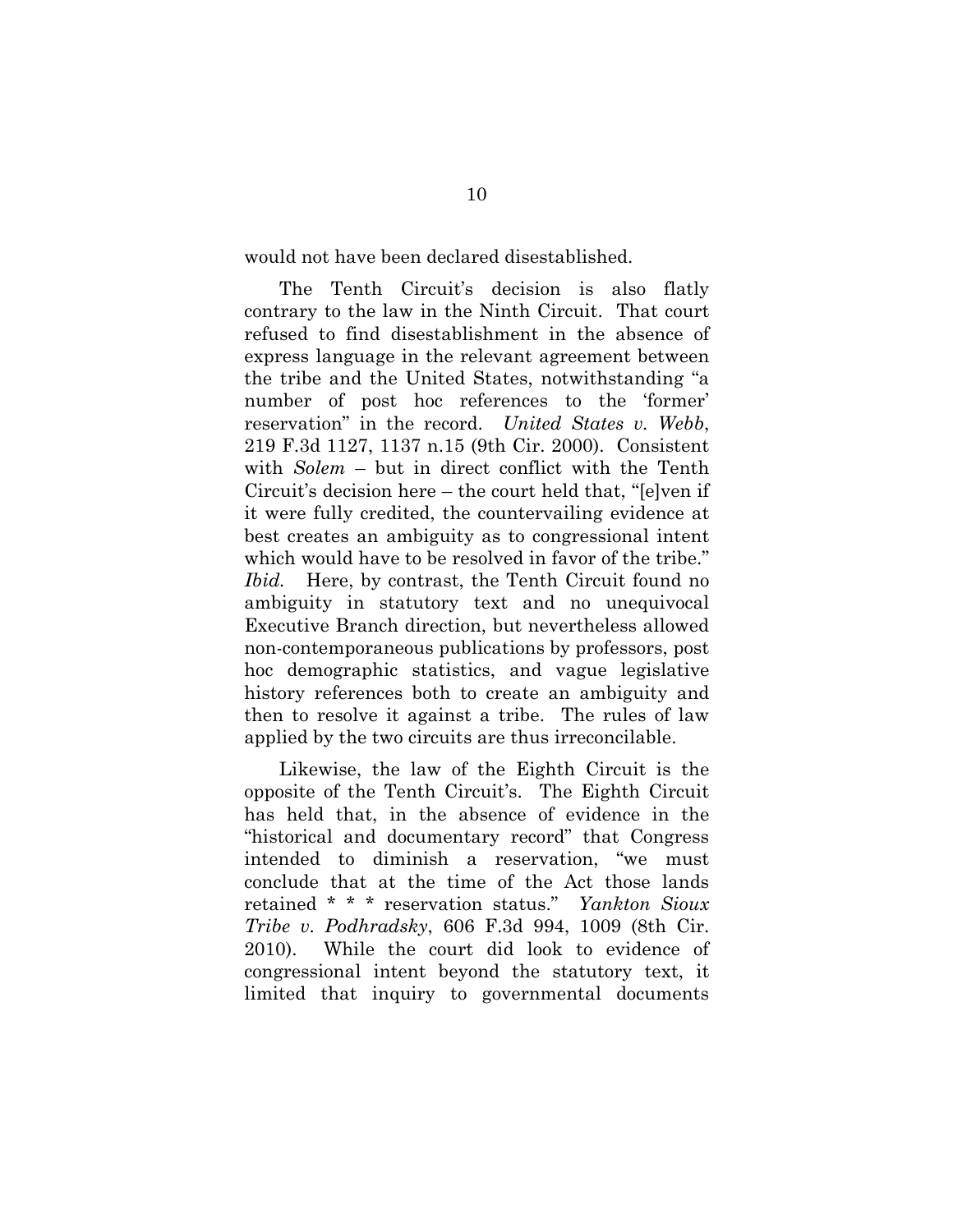contemporaneous with the statute's enactment. See id. at 1008-1010. Importantly, the Eighth Circuit confined its consideration of non-textual evidence to bolstering an interpretation that was "reflect[ed]" in the legislation itself. Id. at 1009. That approach is incompatible with the reasoning of the Tenth Circuit, which rested its finding on modern-day academic and demographic sources in the absence of any contemporaneous evidence of disestablishment and any statutory indicia of disestablishment.

The conflict even reaches into the state court system. In Yellowbear v. State, the Wyoming Supreme Court concluded that the relevant statutory language – which included terms such as "cede, grant, and relinquish" – "[c]learly" evidenced a congressional intent to diminish the reservation at issue. 174 P.3d 1270, 1282 (Wyo. 2008). Only after making that determination did the court look to considerations external to the statute to confirm its understanding of Congress's intent. See id. at 1282- 1284.

To be sure, the conflict in the circuits is not onesided. The Seventh Circuit takes the same tack as the Tenth Circuit. In Wisconsin v. Stockbridge-Munsee Community, 554 F.3d 657 (7th Cir. 2009), the court found a reservation disestablished even though the relevant legislation "included none of the hallmark language suggesting that Congress intended to disestablish the reservation," id. at 664. Instead, the court relied entirely on legislative history statements and post-enactment evidence suggesting that the reservation had been treated "for the most part" as though it had been disestablished.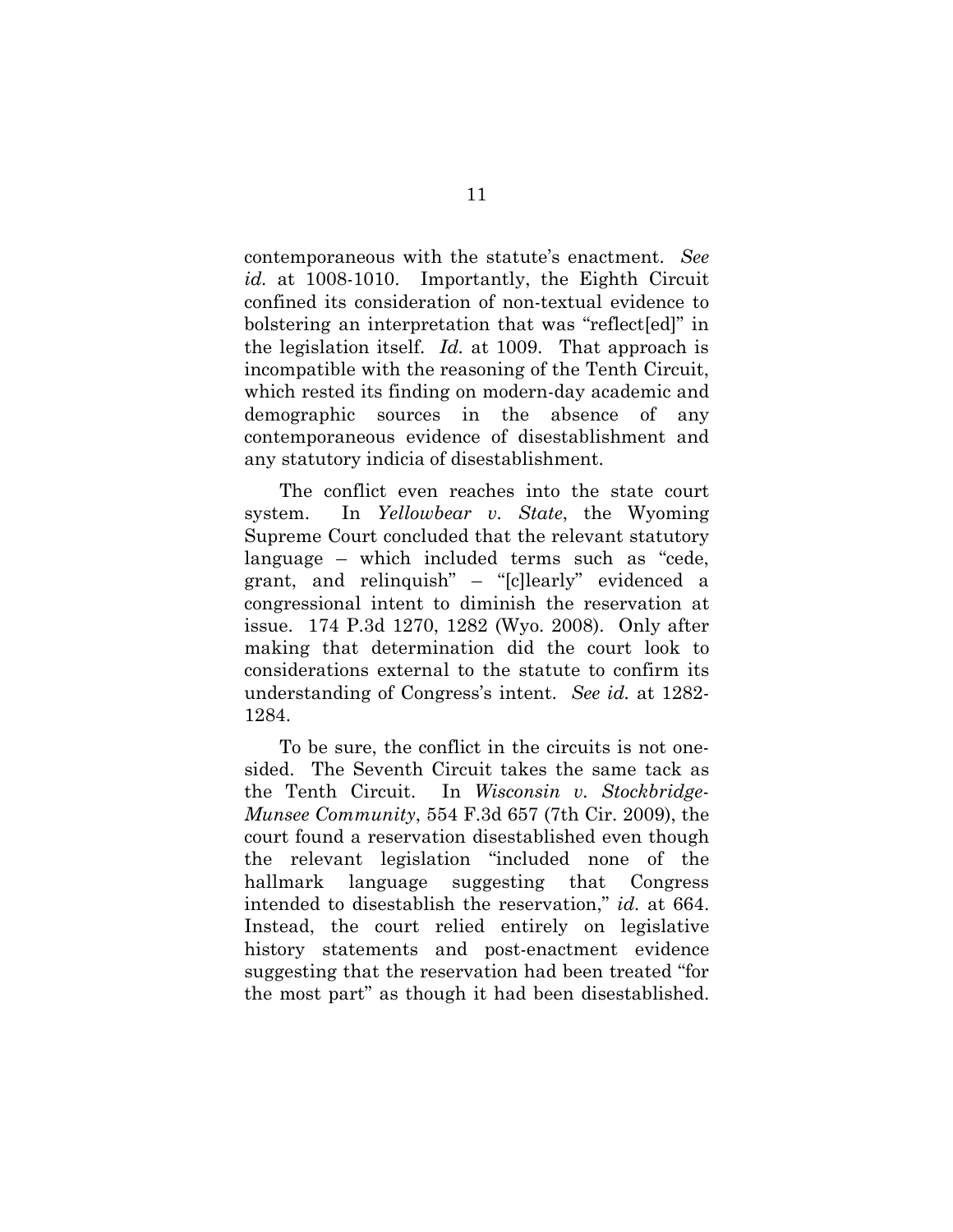Id. at 665. Although the record was not uniform on that point, the court permitted atextual indicia both to create the ambiguity and to resolve that ambiguity in favor of disestablishment. Ibid.

Accordingly, this Court's review is needed to resolve that conflict in the law. When, as here, the legal standard prescribed by this Court requires "explicit[]" congressional direction, that standard necessarily demands a single uniform rule for identifying such explicit direction. But that is not what has happened. The law in this area now varies so substantially by geography that analysis of the same statutory text would produce polar opposite outcomes depending on the circuit in which the case arises or the land happens to lie. That disuniformity empowers courts to step in and make decisions that are constitutionally assigned to the Political Branches and to do so on legal bases that are unhinged from congressional or Executive Branch direction. Only this Court's review can restore the uniformity required by federal law and enforced by Solem.

II. THE COURT OF APPEALS' RULE THAT A RESERVATION CAN BE DISESTABLISHED WITHOUT EXPLICIT DIRECTION IN THE STATUTORY TEXT AND WITHOUT CONSIDERING THE EXECUTIVE BRANCH'S POSITION SQUARELY CONFLICTS WITH THIS COURT'S PRECEDENT

1. In Solem, this Court established a "fairly clean analytical structure" for determining whether a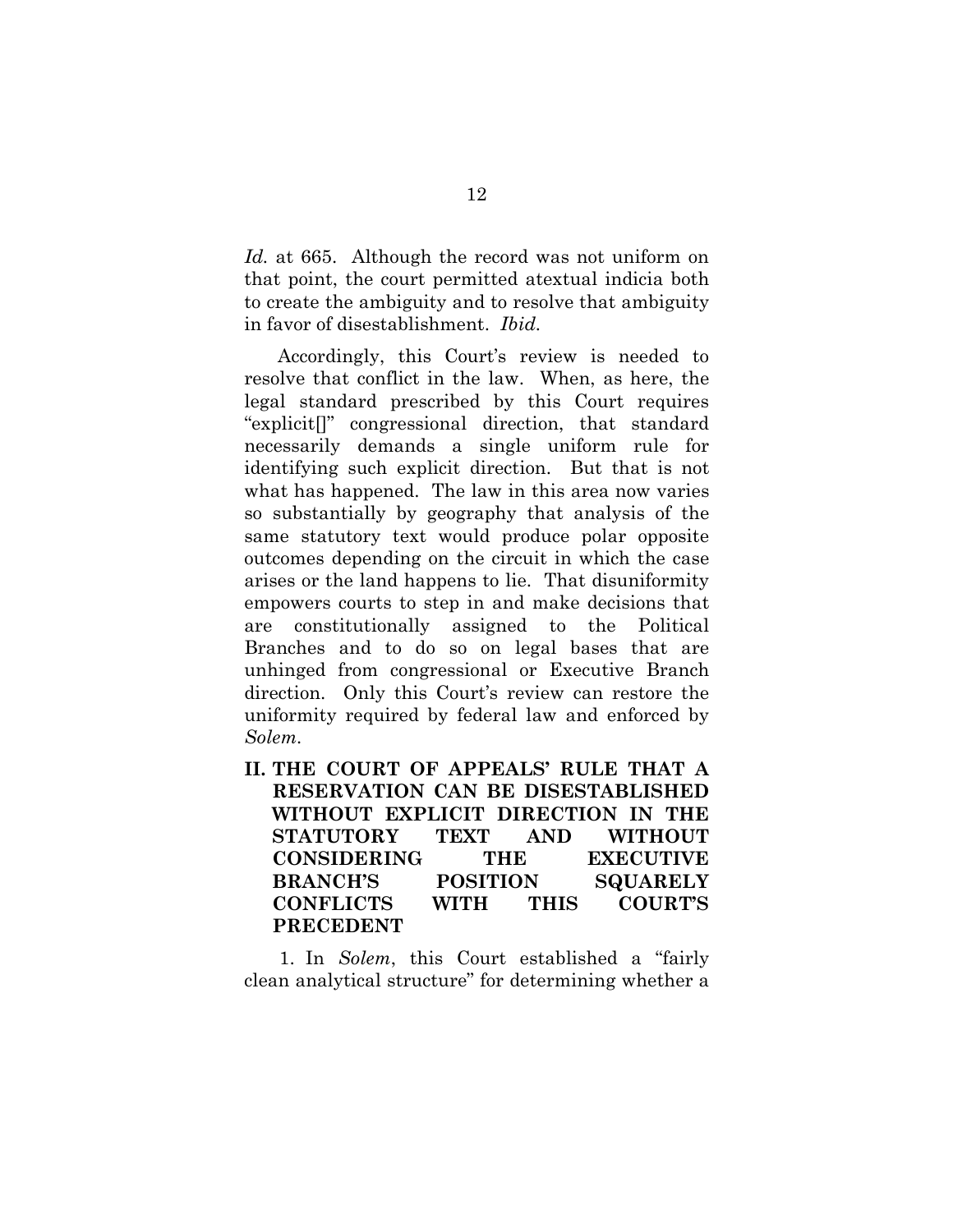reservation's boundaries had been diminished by an act of Congress, holding that Congress, and only Congress, "can divest a reservation of its land and diminish its boundaries. 465 U.S. at 470. Moreover, "[d]iminishment \* \* \* will not be lightly inferred." Ibid. Rather, Congress's intent "must be 'clear and plain.'" South Dakota v. Yankton Sioux Tribe, 522 U.S. 329, 343 (1998) (quoting United States v. Dion, 476 U.S. 734, 738-739 (1986). "The most probative evidence" of such intent is "[e]xplicit" statutory "reference to cession or other language evidencing the present and total surrender of all tribal interests." Solem, 465 U.S. at 470. When such express language is coupled with "an unconditional commitment from Congress to compensate the Indian tribe for its opened land," there is a "presumption" – although not a conclusive one – that Congress intended to diminish the reservation's boundaries. Id. at 470- 471.<sup>2</sup>

The *Solem* rule concerning the primacy of statutory text is but one example of this Court's rule, applied consistently across many contexts, that clear statement requirements cannot be satisfied by references to extra-textual, second- and third-hand material. See, e.g., Raygor v. Regents of Univ. of Minn., 534 U.S. 533, 545 (2002) ("[G]eneral language \* \* \* [is] insufficient to satisfy clear statement

<sup>2</sup> Reservation "diminishment" refers to a shrinkage of the boundaries of a reservation, while "disestablishment" refers to the complete elimination of reservation boundaries. The same legal analysis applies to both terms. See Yankton Sioux, 522 U.S. at 358.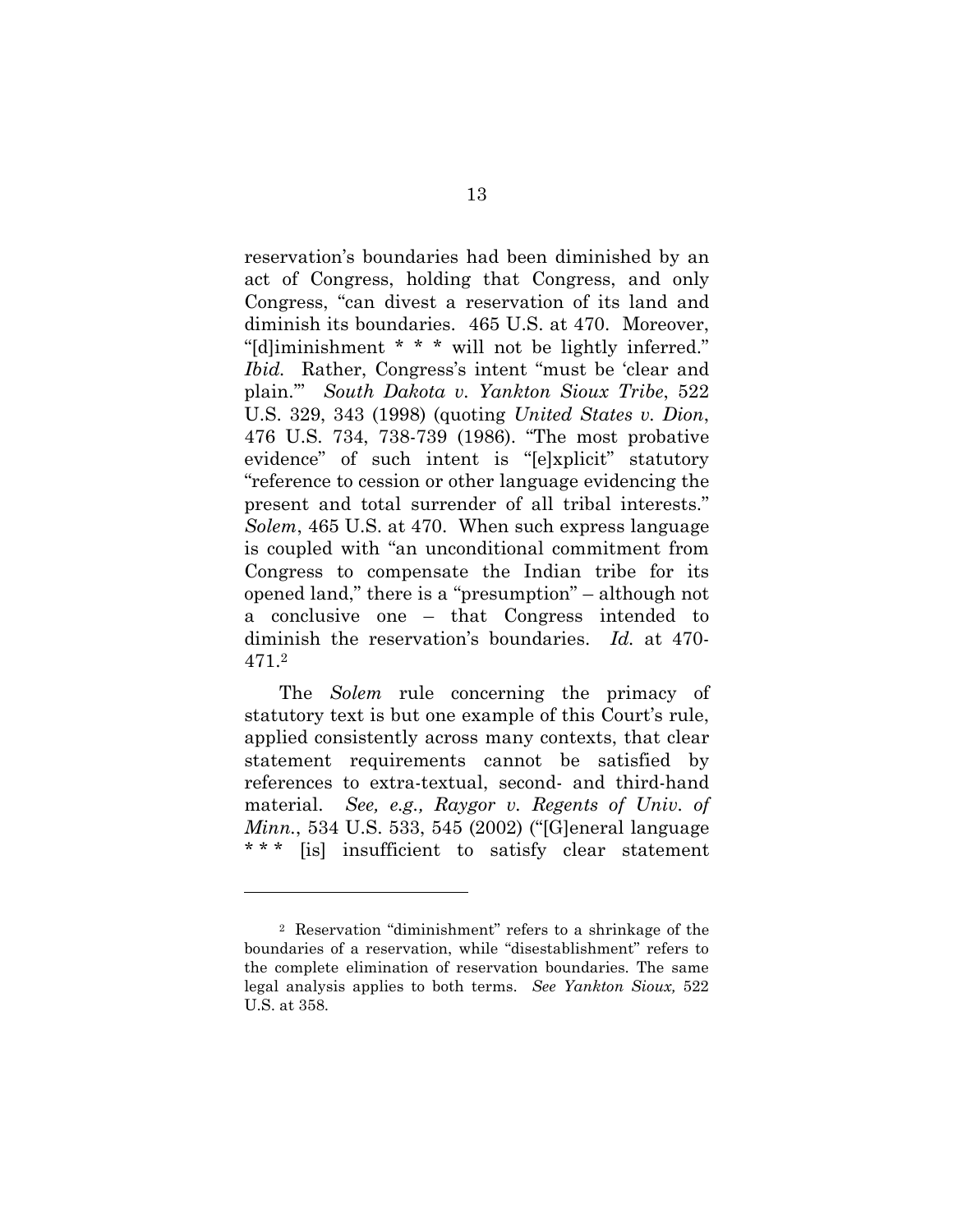requirements."); United States v. Nordic Vill. Inc., 503 U.S. 30, 34 (1992) ("[T]he Government's consent to be sued 'must be construed strictly in favor of the sovereign, and not enlarge[d] . . . beyond what the language requires.'") (alteration and omission in original) (citation and some internal quotation marks omitted); *Pennhurst State Sch. & Hosp. v.* Halderman, 465 U.S. 89, 99 (1984) ("[W]e have required an unequivocal expression of congressional intent to 'overturn the constitutionally guaranteed immunity of the several States.") (quoting Quern v. Jordan, 440 U.S. 332, 342 (1979).

To be sure, in the absence of explicit statutory language, the Court has occasionally looked to legislative history to confirm ambiguous statutory text. The Court has cautioned, however, that such reliance is proper only when contemporaneous legislative events – "particularly the manner in which the transaction was negotiated with the tribes involved and the tenor of legislative reports presented to Congress" – demonstrate "unequivocally" that Congress intended the legislation to disestablish or diminish the reservation. Solem, 465 U.S. at 471. The Court has also recognized the relevance to its analysis of the Executive Branch's "unambiguous" views. Yankton Sioux, 522 U.S. at 354; see Solem, 465 U.S. at 478 (noting contradictory treatment by the Executive).

This Court has made clear, moreover, that, "[w]hen both an act and its legislative history fail to provide substantial and compelling evidence of a congressional intention to diminish Indian lands," courts must "rule that diminishment did not take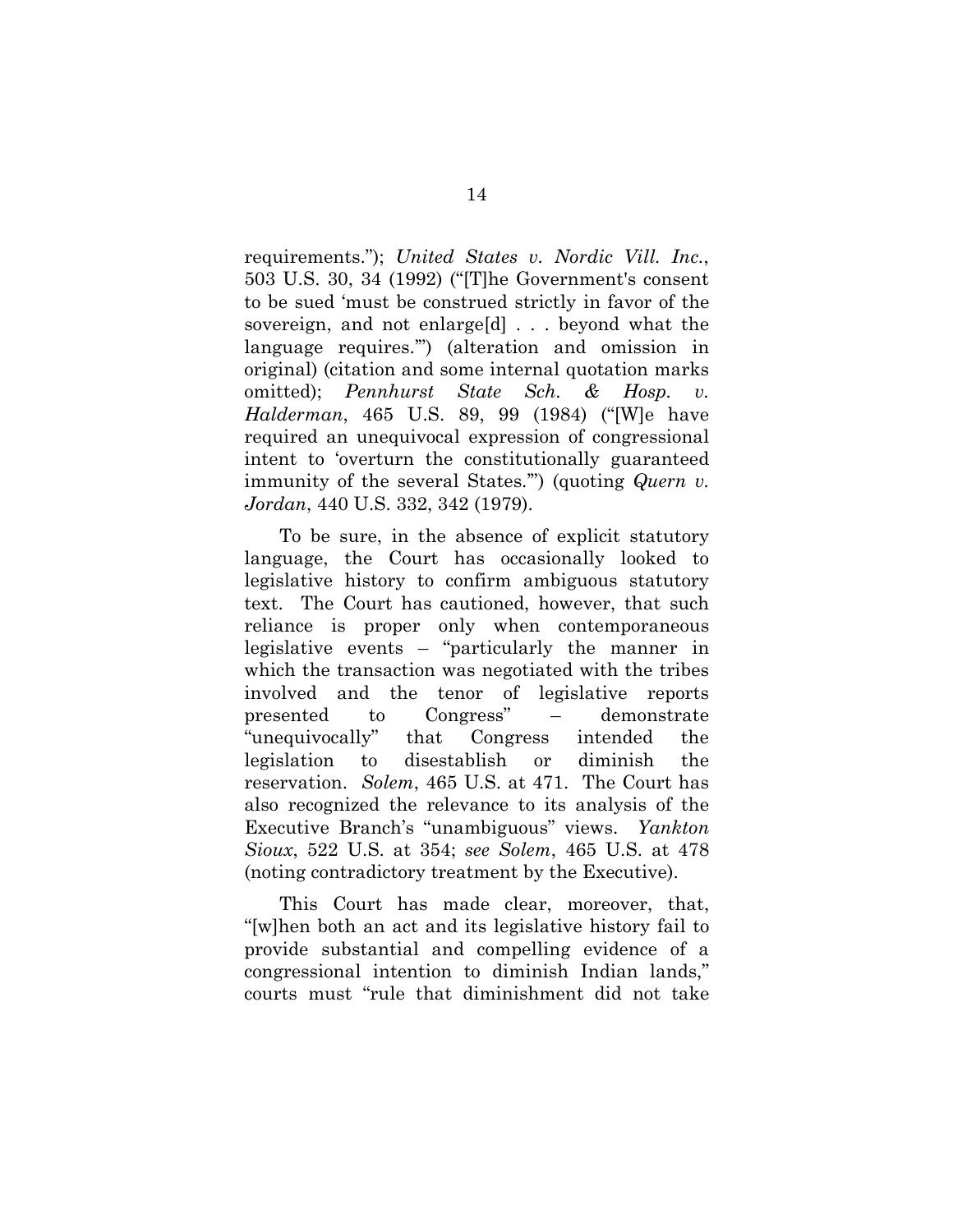place and that the old reservation boundaries survived the opening." Solem, 465 U.S. at 472. That is because, under the Constitution, "Congress possesses plenary power over Indian affairs," and thus only Congress can disestablish a reservation. Yankton Sioux, 522 U.S. at 343. When Congress itself does not speak to the question of disestablishment, courts cannot interject a disestablishment decision of their own unanchored in text, unequivocal legislative history, or the expert interpretation of the Executive Branch. To rely on such materials to judicially interpolate a decision Congress never made is to take the decision out of Congress's hands. Simply put, Congress's power can be neither plenary nor politically accountable if courts are free to declare disestablishment based on non-legislative sources and without explicit legislative direction.<sup>3</sup>

2. The statutory text in this case expressly acknowledges the Reservation's continued existence. While the 1906 Osage Allotment Act, Pub. L. No. 59- 321, 34 Stat. 539, 540 (1906), allotted the surface lands of the Osage Reservation, only Osage tribal members could receive land. In addition, Congress

<sup>3</sup> While, on occasion, the Court has discussed events postdating the passage of the relevant legislation as confirming congressional intent, Solem, 465 U.S. at 471, the Court has made clear that such materials cannot themselves signal disestablishment. See, e.g., South Dakota v. Yankton Sioux Tribe, 522 U.S. 329, 351 (1998) (noting that "the context of the Act is not so compelling that, standing alone, it would indicate diminishment," but finding diminishment based on "the statute's plain terms").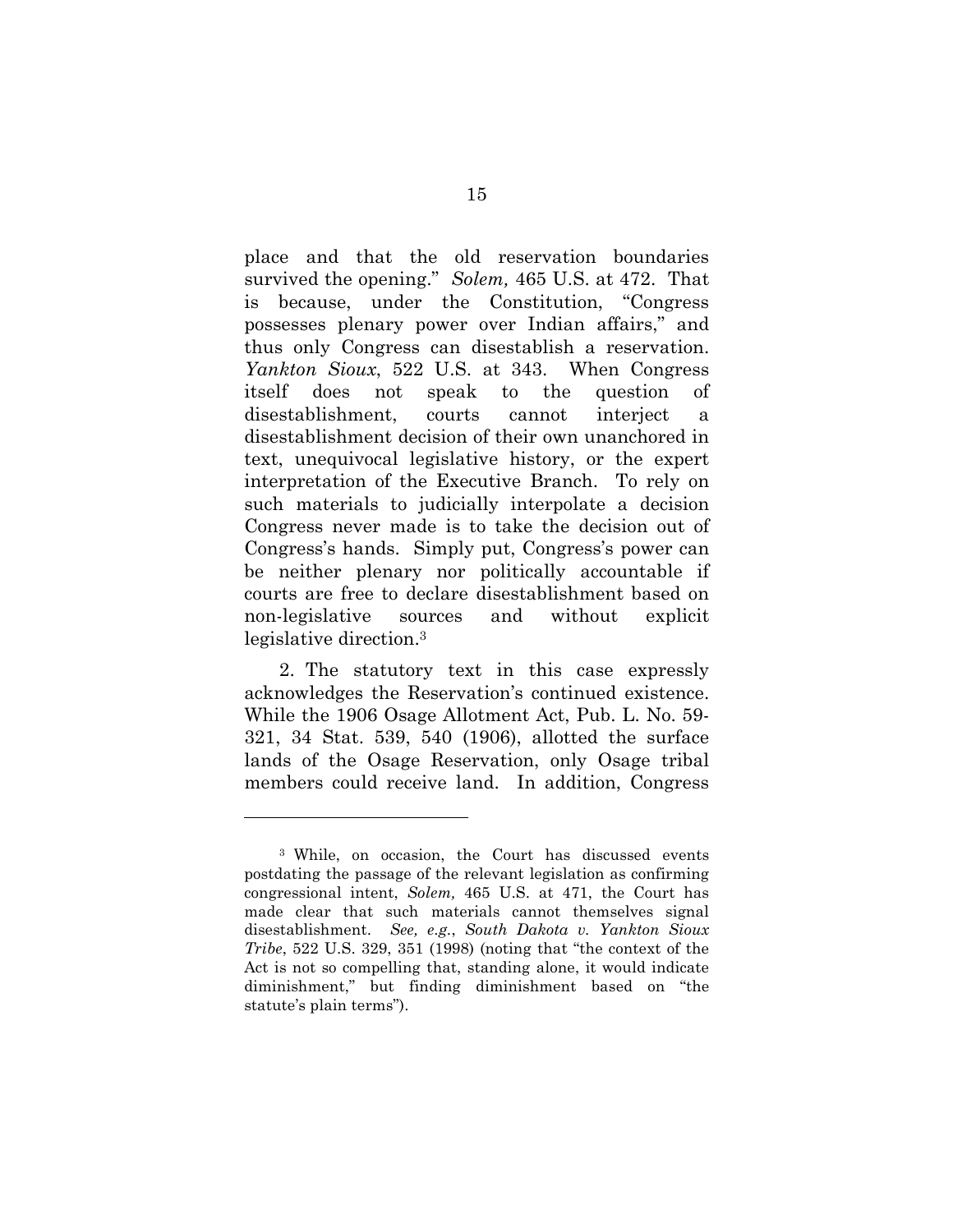granted the entire subsurface mineral estate in trust to the Nation as a whole.

As the court of appeals acknowledged, nothing in the 1906 Act's text supports a finding of disestablishment. Quite the opposite, the plain text of the Act repeatedly referred to the Osage "reservation" as continuing in existence. See 1906 Act § 4 (App., infra, 68a) (set aside from oil and gas royalties for "schools on the Osage Indian Reservation \* \* \* conducted for the education of Osage children"); id.  $\S$  7 (App., *infra*, 70a) (requiring that leases and deeds for lands in the Reservation be subject to approval by the Secretary of the Interior); id. § 10 (App., *infra*, 71a) (permitting the establishment of public highways or roads "in the Osage Indian Reservation"); id. § 11 (App., infra, 71a) (allowing railroad companies to continue the use and benefit of certain lands "in the Osage Reservation"). The court of appeals' decision, rooted in history articles and statistics is thus at war with the plain statutory text.

Nothing in the balance of the Act's text overcomes that extensive language recognizing the Reservation's continuance. Certainly, the allotment process does not, because this Court "has repeatedly stated and Defendants have conceded that allotment/opening of a reservation alone does not diminish or terminate a reservation." App., infra, at 11a.

Other aspects of the 1906 Act, moreover, affirmatively support reservation status. First, rather than opening the Reservation for "the public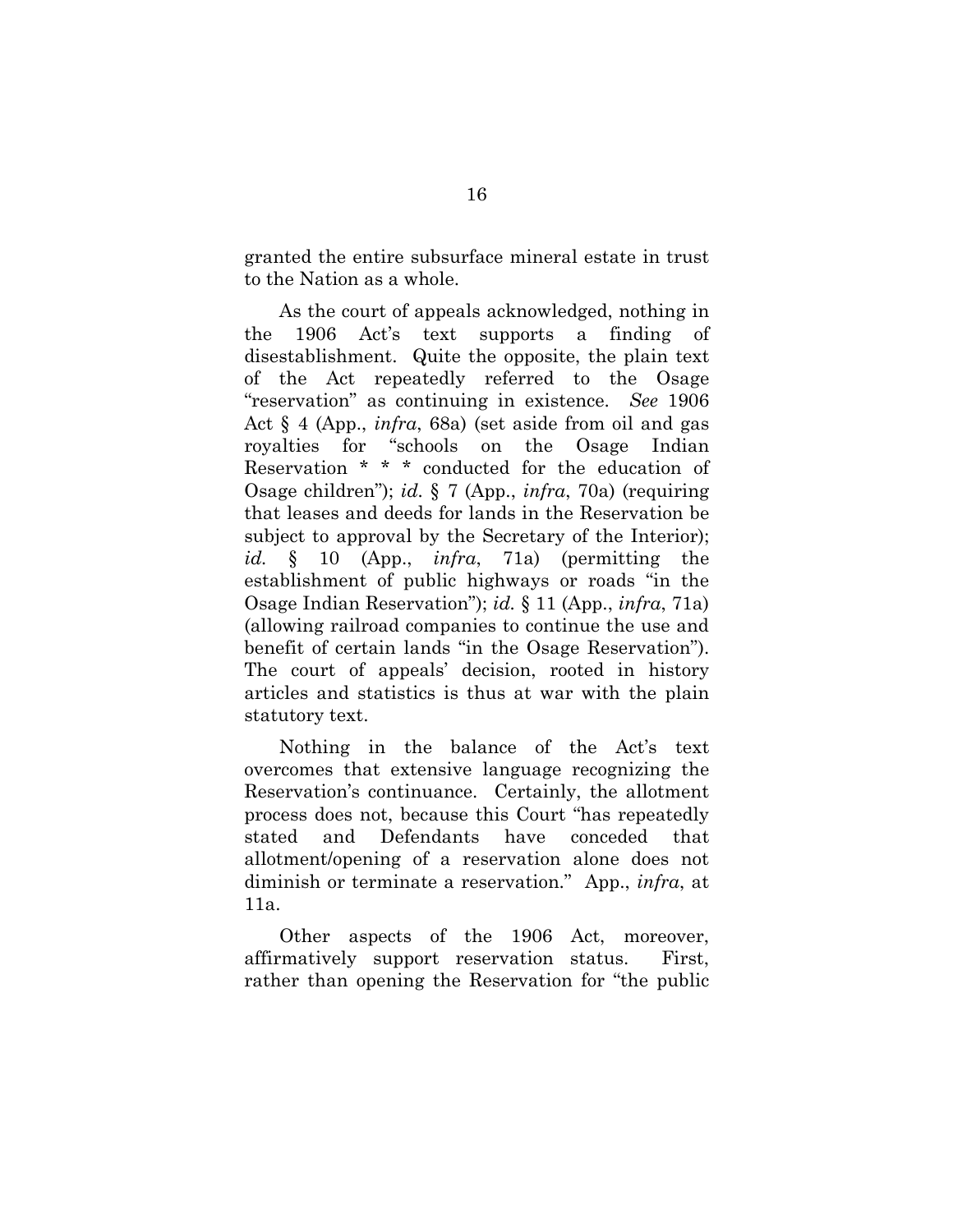domain" as in Hagen v. Utah, 510 U.S. 399, 404 (1994), or requiring the payment of a sum certain for lands ceded by the Nation as in Yankton Sioux, the Act set aside certain lands for tribal purposes, thereby maintaining federal superintendence of the Reservation. Second, by restricting allotments to Osage members in trust so that they could not be leased or sold without federal approval, see Osage Act § 7 (App., infra, 70a), "the Act did not directly open the reservation to non-Indian settlement," and instead, it facilitated the maintenance of tribal cohesiveness. App., infra, at 14a. Third, the Act reserved tribal mineral resources in trust for the Nation as a whole, which Congress extended in perpetuity in 1978, dramatically demonstrating congressional intent to continue reservation status and federal superintendence for the protection of the Osage people.<sup>4</sup>

Against those powerful textual indicia of continued reservation status, the Act contains none of the express language of termination that is "[t]he most probative evidence" of Congress's intent to diminish a reservation. Solem, 465 U.S. at 470. And since the Act "did not open any land for settlement by

<sup>&</sup>lt;sup>4</sup> As if more were needed, this Court made clear in Mattz v. Arnett that by 1892, "Congress was fully aware of the means by which termination could be effected," 412 U.S. 481, 504 (1973), but failed to use such language. Indeed, in 1870, Congress demonstrated to the Osage how to terminate a reservation's boundaries when it expressly disestablished the Tribe's Kansas reservation, Act of July 15, 1870, ch. 296, § 12, 16 Stat. 335, 362, which included language of cession and sum certain. *Ibid.* No such language appears in the 1906 Act.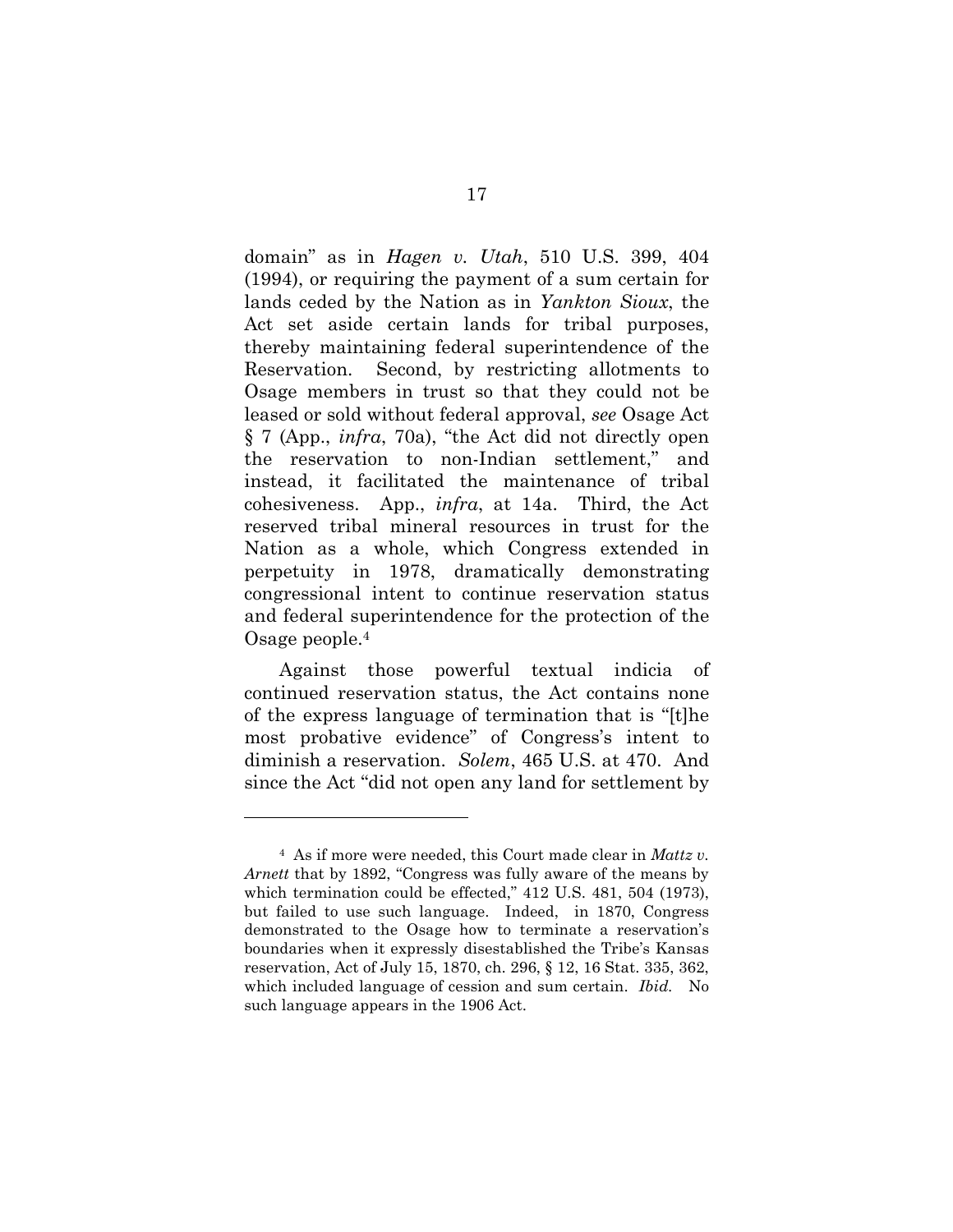non-Osage, there is no sum-certain or any other payment arrangement in the Act." App., infra, at 14a. In short, the Act contains nothing approaching the "'clear and plain'" statement of congressional intent that is essential to a finding of diminishment. Yankton Sioux, 522 U.S. at 343. Quite the opposite, the court of appeals rightly recognized that the "operative language of the statute does not unambiguously suggest diminishment or disestablishment of the Osage reservation." App., infra, 14a.

3. The silence of the statutory text should have been the end of the matter. Only Congress can disestablish the Osage Reservation, and Congress speaks through the laws it passes. When the text is silent, Congress has not "explicitly" disestablished anything. And courts cannot supplant that congressional judgment by invoking post hoc materials never considered by Congress or by isolating equivocal legislative history snippets.

Yet that is precisely what the Tenth Circuit (and the Seventh Circuit in Stockbridge) did. Faced with silent and unambiguous statutory text containing none of the recognized indicia of disestablishment, the Tenth Circuit relied on its perception of "the circumstances surrounding the passage of the act," professorial articles, and demographics. App., infra, at 14a.

In so ruling, the court of appeals departed sharply from Solem's straightforward holding that legislative history can support disestablishment only if the statutory text is ambiguous and the legislative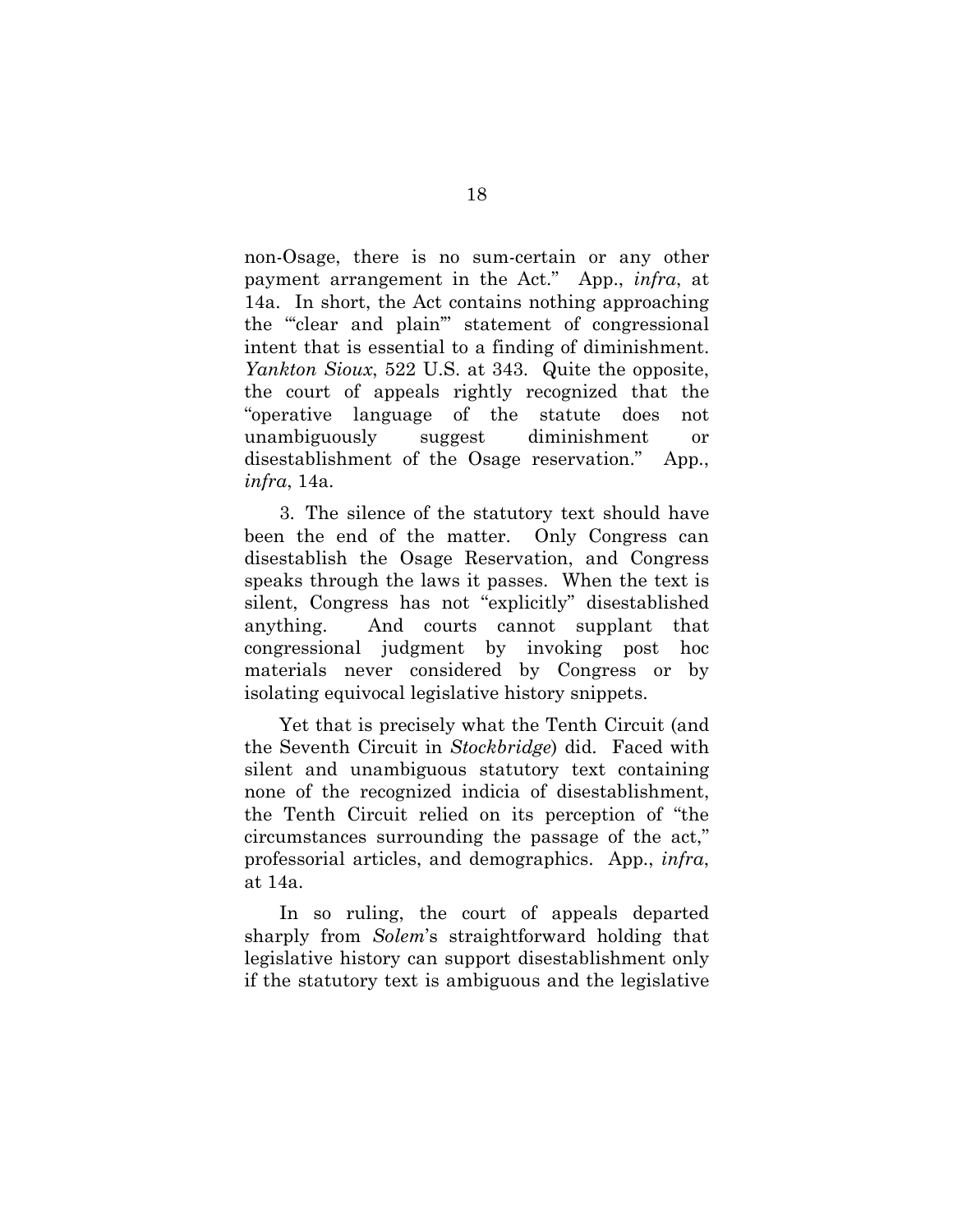history "*unequivocally* reveal[s] a widely-held, contemporaneous understanding that the affected reservation would shrink as a result of the proposed legislation." 465 U.S. at 471 (emphasis added).

First, there is nothing ambiguous about the text of the Osage Act and thus nothing to construe by resort to legislative history.

Second, the only statements by members of Congress regarding the Osage Act relate to the allotment of tribal lands and monies. App., infra, at 15a-16a. None of the statements even mentions disestablishment of the Reservation, much less expresses an unequivocal intention to accomplish that result. The allotment of tribal property itself is "completely consistent with continued reservation status" and, in fact, the allotment policy was intended to "continue the reservation system and the trust status of Indian lands." Mattz v. Arnett, 412 U.S. 481, 496, 497 (1973); see also, e.g., Solem, 465 U.S. at 470. Thus, whether or not a single legislator said that Congress needed "to bring about the allotment at the earliest possible time," is irrelevant, App., *infra*, at 16a, and says nothing about Congress's intention with respect to the Reservation's boundaries.

Third, with the exception of a single-sentence statement by a single Osage member opposed to the legislation, the court of appeals cited no contemporaneous statements from the Nation, its leadership, or any other members indicating their understanding that Congress intended to effect disestablishment through the Act. Moreover, the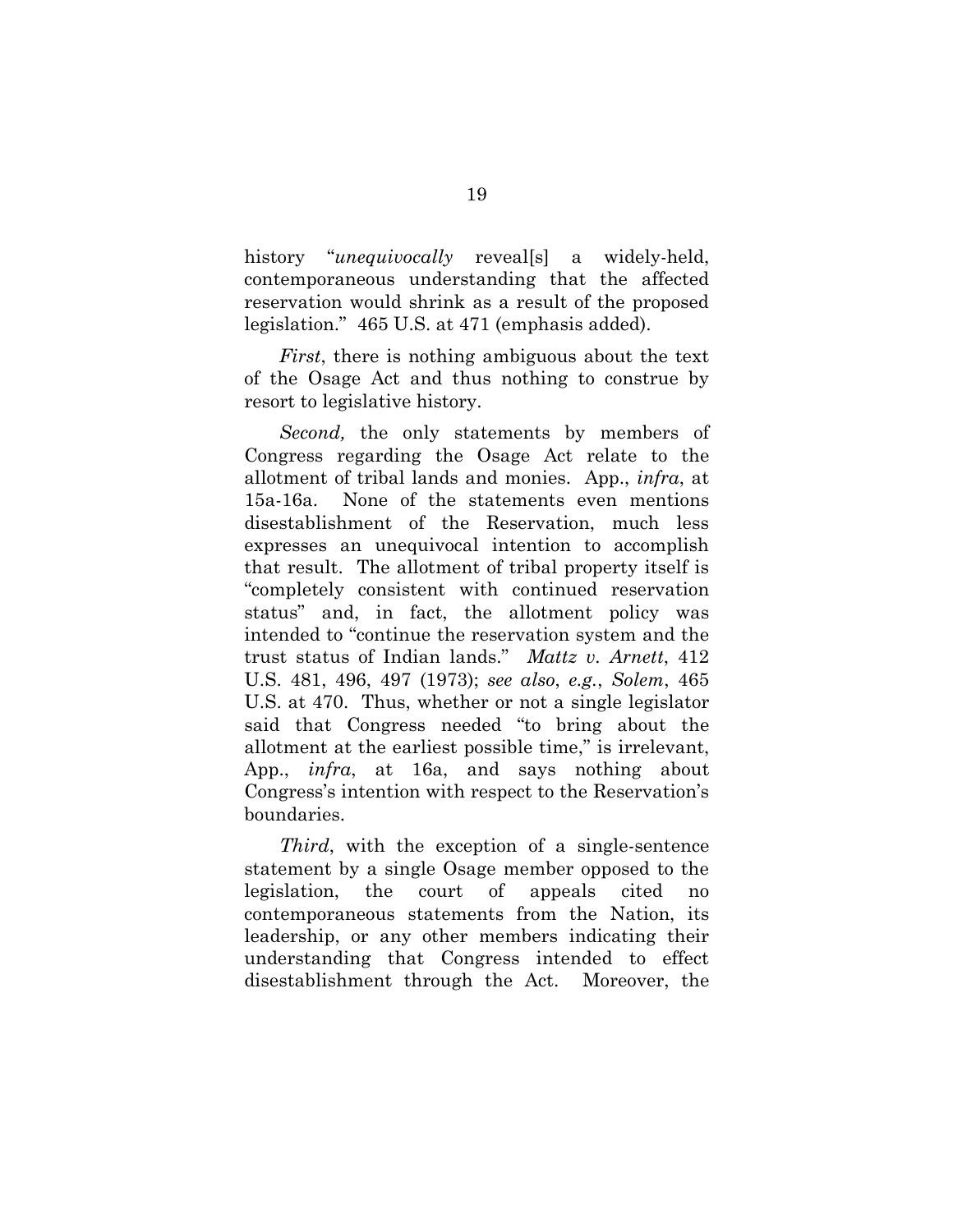statement of the single Osage member, which was read into the record through an interpreter, is itself strikingly ambiguous. App., infra, at 16a (citing 1 Division Hearings, at 6 (statement of Black Dog) ("Indians in Oklahoma living on their reservations who have had negotiations with the Government[,] since they have been compelled to take their allotments[,] they are not doing as well as the Indians who live on the reservations."). By treating that single cryptic sentence as relevant evidence of disestablishment – particularly in the absence of any statutory language or agency determination to that effect – the Tenth Circuit cast aside this Court's repeated direction that any atextual evidence of congressional intent must be "unequivocal," Yankton Sioux, 522 U.S. at 351; Solem, 465 U.S. at 471, and, necessarily, must reflect the views of Congress and not just of a private individual. See Solem, 465 U.S. at 478 ("a few phases scattered through the legislative history" cannot support disestablishment).

Fourth, the Tenth Circuit improperly relied on conclusory statements by historians decades removed from the passage of the Act as evidence of the "contemporaneous understanding" of the legislation's effect. Solem, 465 U.S. at 471; see App., infra, at 15a-18a. This Court has never rested a finding of disestablishment or diminishment on post hoc academic conjecture. And that is for good reason. If "the views of a subsequent Congress form a hazardous basis for inferring the intent of an earlier one," Yankton Sioux, 522 U.S. at 355 (emphasis added) (quoting United States v. Philadelphia Nat'l Bank, 374 U.S. 321, 348-349 (1963)), the views of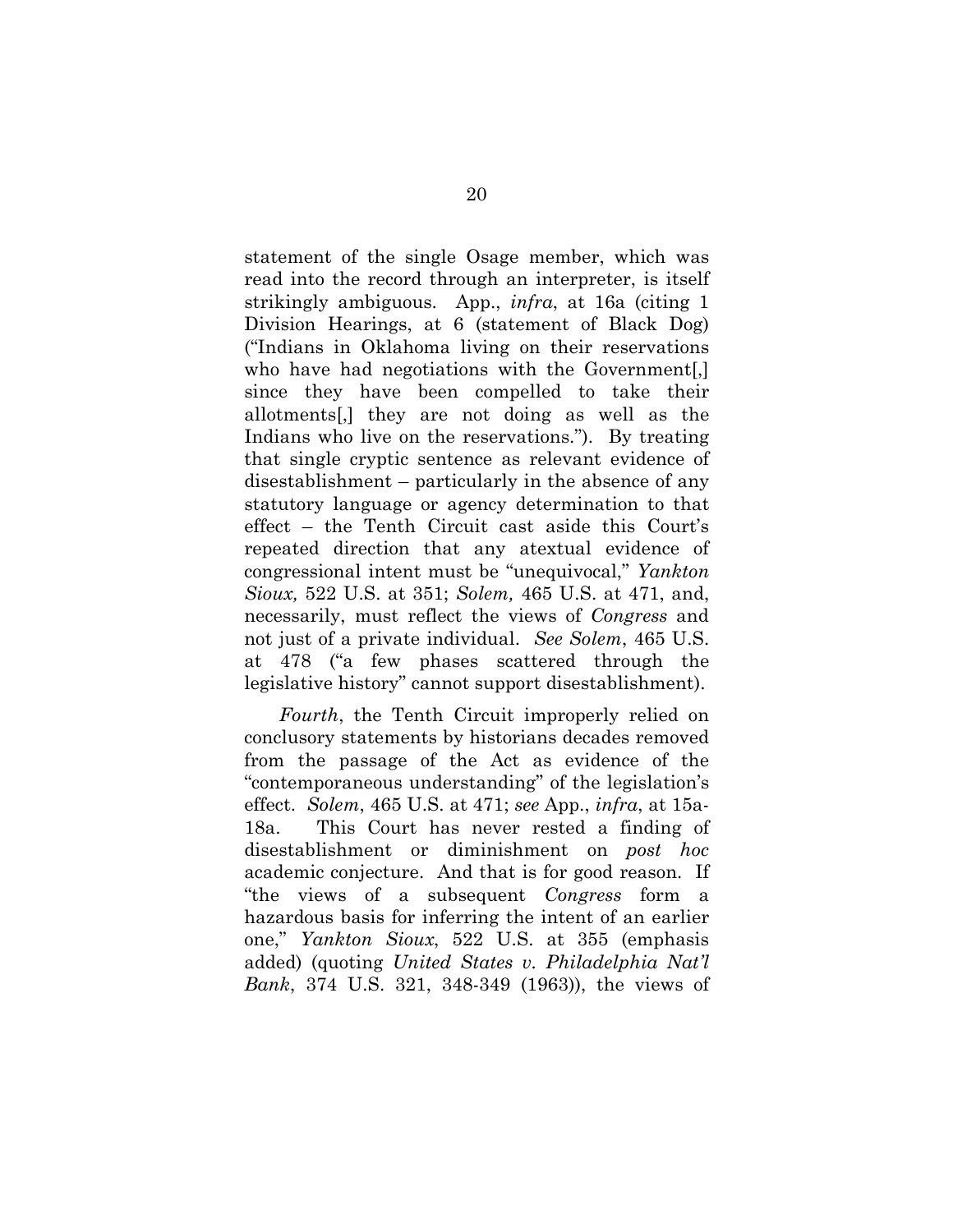subsequent historians are an even more treacherous guide, especially when, as here, they replace (rather than just clarify) congressional direction.

The Tenth Circuit compounded that error by selectively relying on post-enactment demographic data as evidence of Congress's supposed intent decades earlier to disestablish the Reservation. Disestablishment is fundamentally a question of statutory construction; non-contemporaneous statistical studies simply have nothing to say about that. Indeed, this Court has decried such materials as an "unorthodox and potentially unreliable method of statutory construction," Solem, 465 U.S. at 472 n.13, and "the least compelling" of the Solem factors. Yankton Sioux, 522 U.S. at 356.<sup>5</sup>

4. In support of its conclusion that postenactment non-governmental indicia support disestablishment, the Tenth Circuit relied on statements by a single, local Bureau of Indian Affairs superintendent referring to the land as a "former reservation." App., infra, at 20a. But this Court held in Solem that even a congressional reference to a "former" reservation will not suffice to effect disestablishment. 465 U.S. at 479.

<sup>5</sup> At most, such data can be a third-hand tool for confirming – not replacing – statutory text and contemporaneous legislative history. See, e.g., Hagen v. Utah, 510 U.S. 399, 420 (1994) ("[O]ur conclusion that the statutory language and history indicate a congressional intent to diminish is not controverted by the subsequent demographics of the Uintah Valley area."); Yankton Sioux, 522 U.S. at 351 (demographic data "not so compelling that, standing alone, it would indicate diminishment").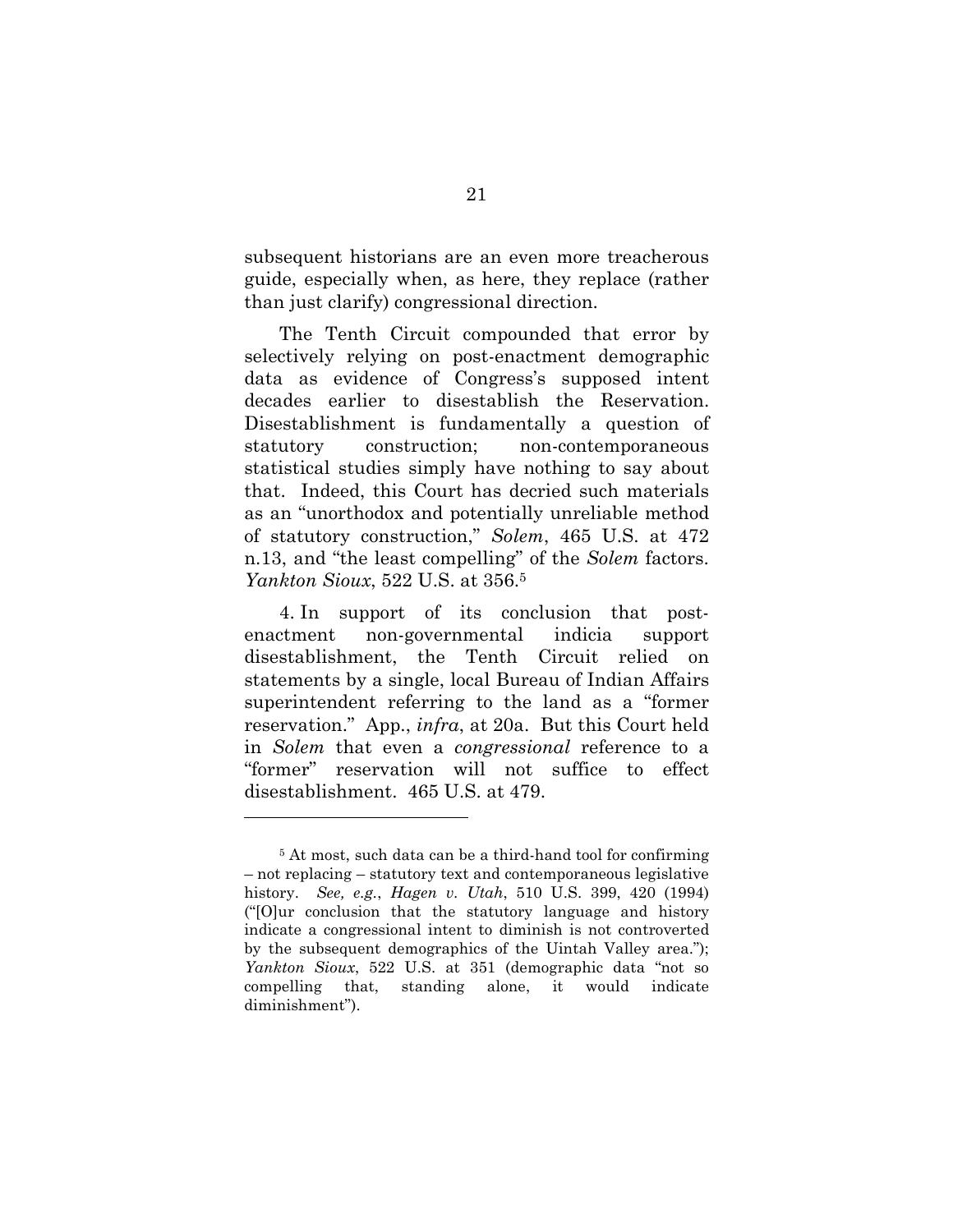By the same token, the comment of a single regional official cannot hijack Congress's disestablishment authority, especially when they contradict the plain text of numerous federal statutes enacted between 1917 and 1942 referring specifically to the Osage Reservation in the present tense or otherwise reflecting Congress's intent to retain federal superintendence over the Reservation. Indeed, this Court has held that "Congress's own treatment of the affected areas \* \* \* has some evidentiary value." Solem, 465 U.S. at 471; see, e.g., 25 U.S.C. § 398 (1924) (providing for the leasing of unallotted land on Indian reservations "other than lands of the Five Civilized Tribes and the Osage Reservation"); 25 U.S.C. § 396f (1938) (excepting from certain leasing provisions "the Crow Reservation in Montana, the ceded lands of the Shoshone Reservation in Wyoming, the Osage Reservation in Oklahoma"); 25 U.S.C. § 373c (1942) (excepting certain probate procedures from the "Five Civilized Tribes or the Osage Reservation"); Reaffirmation Act of 2004, Pub. L. No. 108-431; Osage C.A. Br. 31, 36 & n.14 (citing statutes).

Nor, under this Court's precedent, can it trump the views of higher-level Executive Branch officials. See, e.g., Hagen, 510 U.S. at 417-418. The Department of the Interior has consistently and from the earliest days of the Reservation administered its statutory duties and performed trust obligations consistent with the Osage Reservation's continued recognized existence. For example, the Solicitor of Interior issued an opinion in 1935 in conjunction with a murder investigation and prosecution on the Osage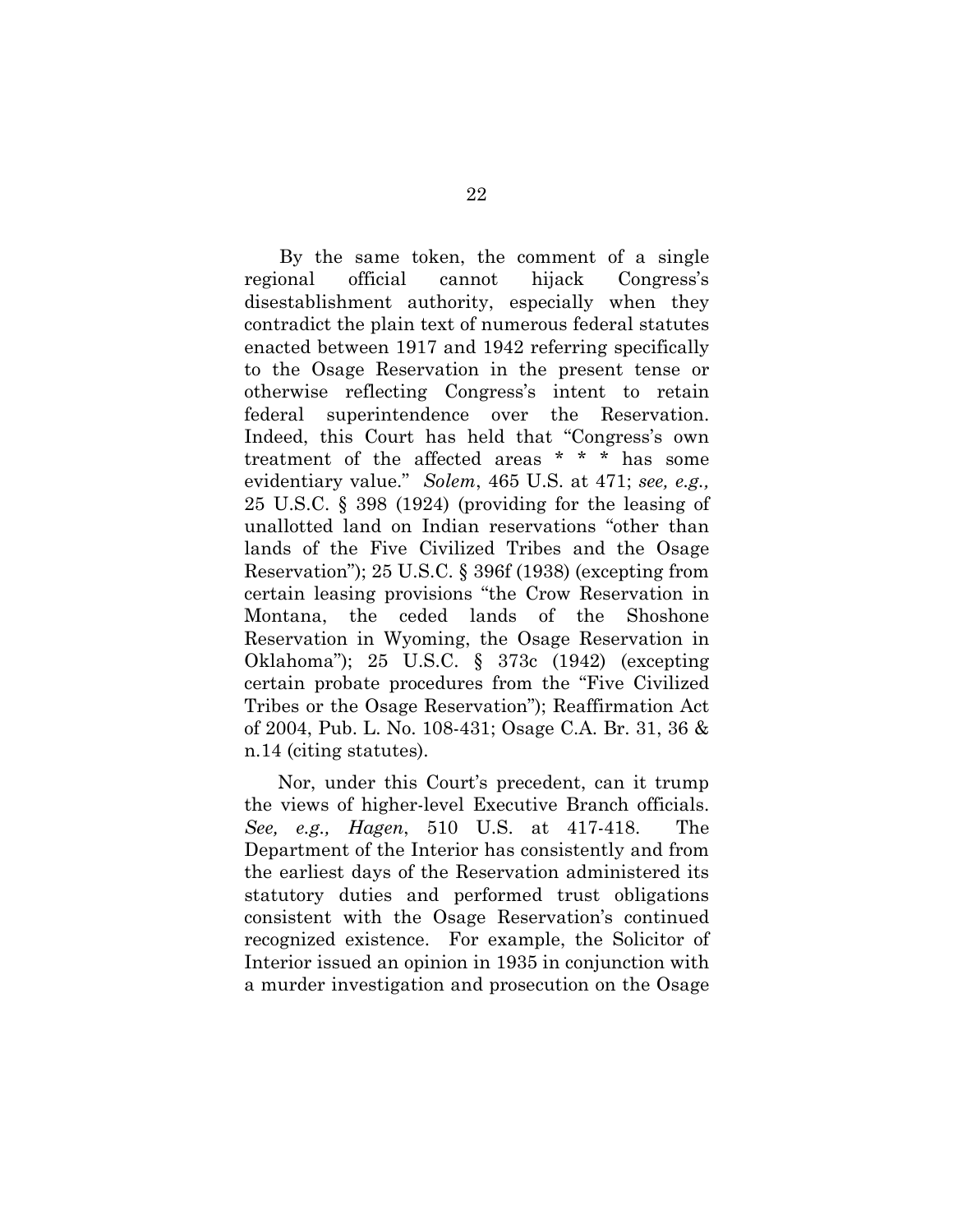Reservation that, for purposes of jurisdiction, the lands in question "may be regarded as within the limits of the Indian reservation" and that "[s]o far as I am advised no act of Congress has severed these lands from the reservation. In the absence of such Congressional action the lands not only remain with the reservation but also qualify as 'Indian country' under the rule that 'Indian country' remains such until the Indian title is extinguished unless other wise [sic] provided by Congress." Memorandum to the Commission of Indian Affairs from Nathan R. Margold, Solicitor, 1 Opinions of the Solicitor 591-92 (December 17, 1935); see also C.A. App. 170 (Letter from Penny J. Coleman, National Indian Gaming Commission, to Richard Meyers, Dep't of Interior (July 28, 2005), quoting Letter from Harold D. Cox, Associate Commission for Support Services, to Senator Henry Vellman (Mar. 9, 1971) ("[i]n reviewing the situation, we have not found any Act of Congress which expressly or otherwise terminated the reservation status or operated to remove the boundaries thereof"); C.A. App. 184 (Letter to Honorable Robert S. Kerr, Jr. from Tim Vollman, Regional Solicitor (Feb 15, 1994) (advising the Oklahoma Water Resources Board that it "has no jurisdiction or authority to adjudicate the rights of the Osage Tribe to use the water appurtenant to its reservation")).<sup>6</sup>

 $6$  Contrary to the court of appeals' conclusion, App.,  $\text{intra}$ , 20a, the isolated statements in the regional reports suggesting that state and county officials had "primar[y]" law enforcement responsibilities within the territory during a given period, are wholly inadequate to resolve the jurisdictional question. See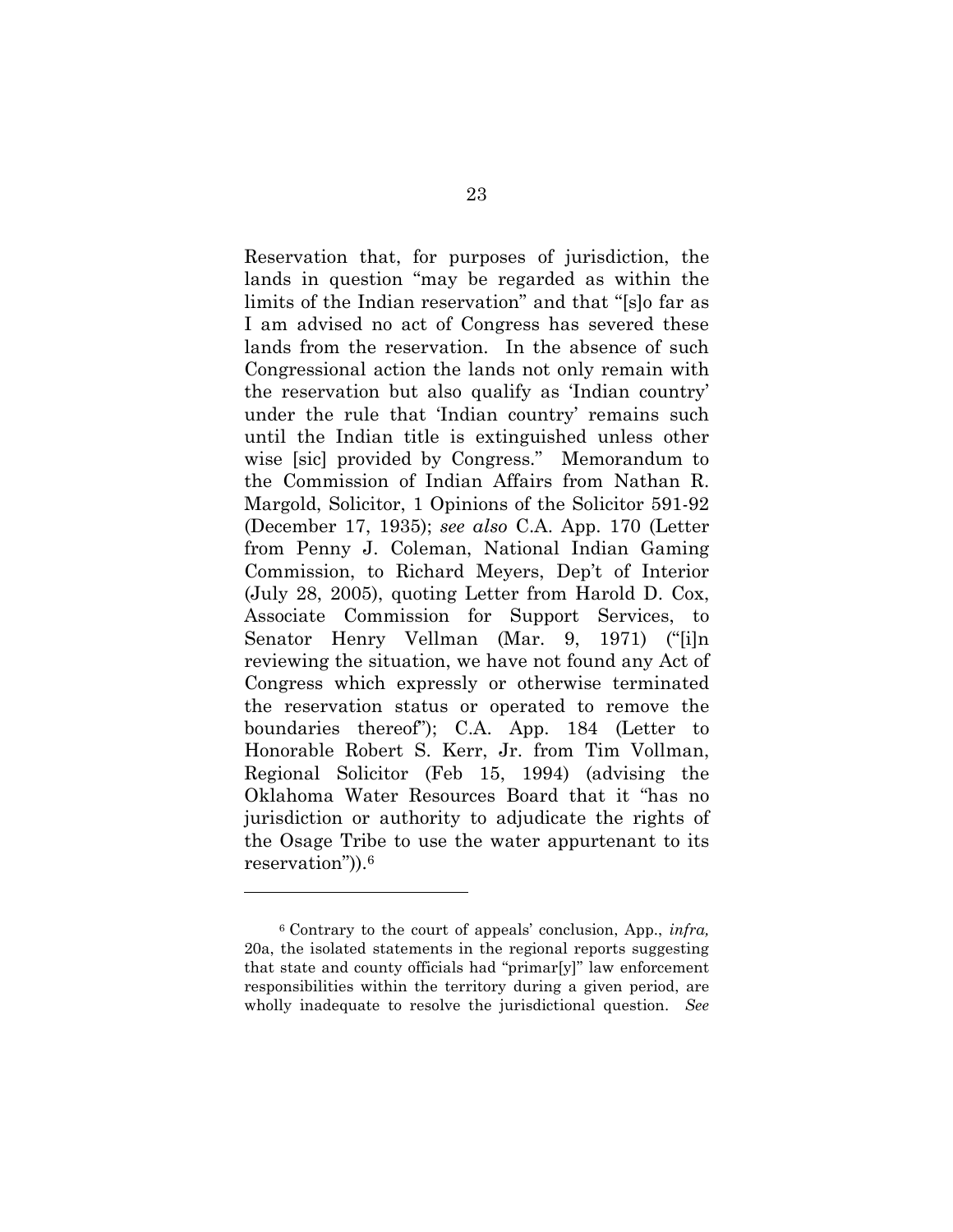Recently, Interior has been called upon to administer and enforce federal liquor laws based upon its formal position regarding the continued existence of the Reservation. For example, the Assistant Secretary for Indian Affairs certified the Osage Tribe Liquor Control Ordinance, and published the ordinance in the Federal Register, 70 Fed. Reg. 3054 (Jan. 19, 2005), pursuant to 18 U.S.C. § 1161. Section 4 of the Nation's ordinance approved by Interior states: "The Osage Tribal Council, as the sole governing body of the Osage Tribe of Indians, hereby affirmatively declares, asserts, and extends the jurisdiction of the Osage Tribe over the Osage Indian Reservation and all Indian country, as defined in 18 U.S.C. § 1151, within the exterior boundaries of the Osage Indian Reservation, as described in the Act of June 5, 1872." 70 Fed. Reg. at 3055.

Moreover, Interior recently approved a Tribal-State Gaming Compact, as it is required to do pursuant to federal law, between the Osage Nation and the State of Oklahoma. 70 Fed. Reg. 13535 (Mar. 21, 2005). The Compact authorizes the Nation to conduct gaming on its Indian lands, as defined by IGRA, see infra p. 26 n.7, which include "all lands within the limits of any Indian reservation." 25 U.S.C. § 2703(4). Since 2005, the Nation has operated gaming operations on parcels of fee land within the boundaries of the Osage Reservation, in

Solem, 465 U.S. at 465 n.2 & 479 n.23 (noting the law enforcement roles States can exercise on Indian land and citing a study indicating that "Federal, Tribal, and State courts shared jurisdiction over the opened areas in the decades following opening").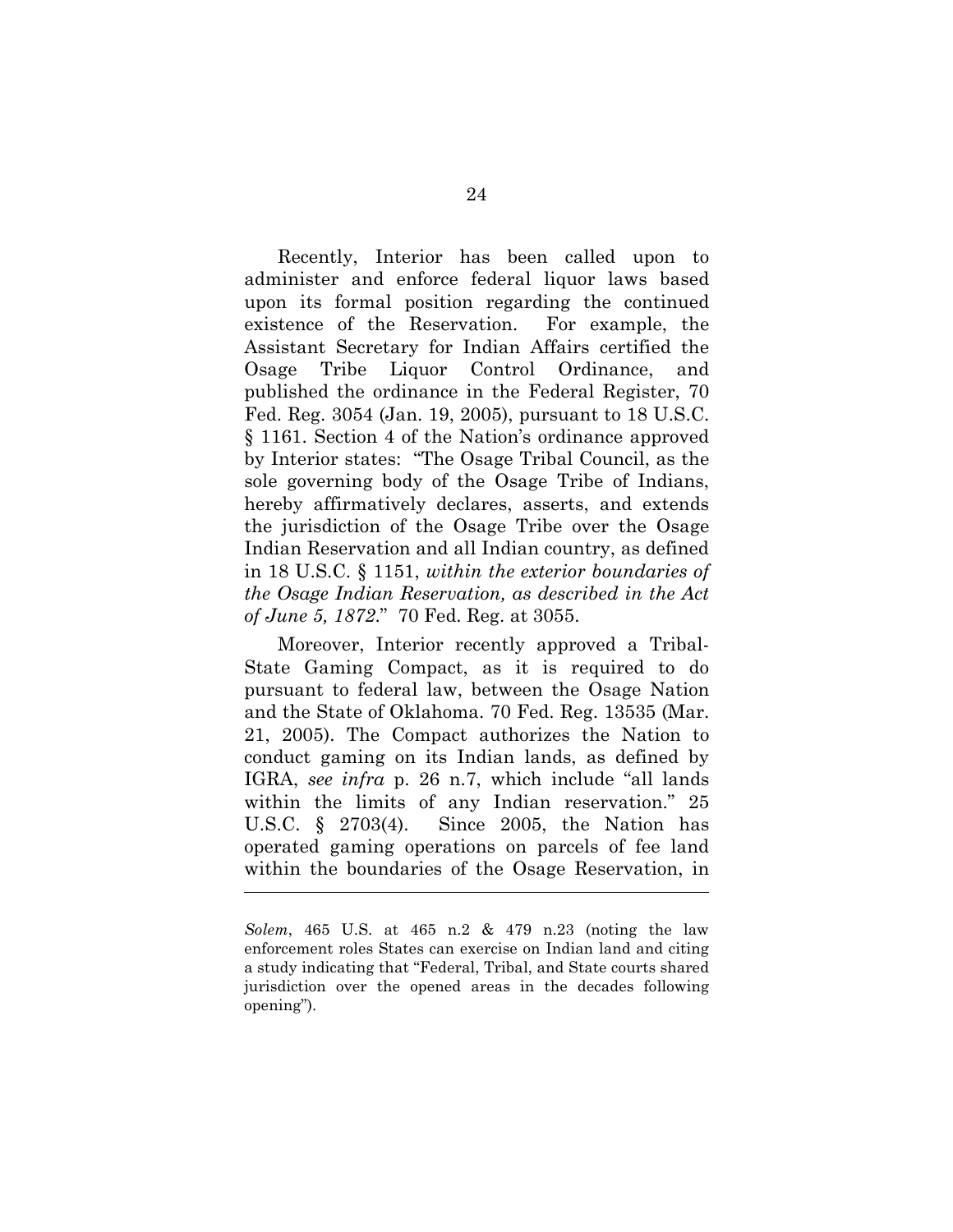accordance with the Gaming Compact. From 2005 through January 2009, the Nation remitted to the State of Oklahoma revenue sharing payments and fees for gaming on fee land totaling \$4,235,204.00. C.A. App. 412.

Finally, maps produced by the Department of the Interior and the U.S. Geological Survey depict the Osage Reservation as the only Indian reservation in Oklahoma. App., infra, 72a. Some maps not only represent the continued existence of the Osage Reservation, but depict every other tribe in Oklahoma as "Federal Indian Groups Without Reservation." See U.S. Geological Survey, Indian Lands 1992, available at https://store.usgs.gov/yimages/PDF/101502.pdf (last visited Oct. 21, 2010).

Interior is not alone. The National Indian Gaming Commission ("Commission") is a federal agency charged by Congress with regulating Indian gaming and, if necessary, enforcing the statute against a tribe or gaming management company that may be operating in violation of federal law.7 When questions arise regarding whether the conduct of Indian gaming is occurring on gaming eligible Indian lands, the government's position on the status of an Indian reservation is critically important and often dispositive.8 In fulfillment of this statutory duty, the

<sup>7</sup> The NIGC was created by Congress pursuant to the Indian Gaming Regulatory Act, 25 U.S.C. § 2701, et seq. ("IGRA") to regulate Indian gaming activity on Indian land.

<sup>8</sup> The IGRA provides, among other things, that tribal gaming is lawful if conducted on the statutorily defined term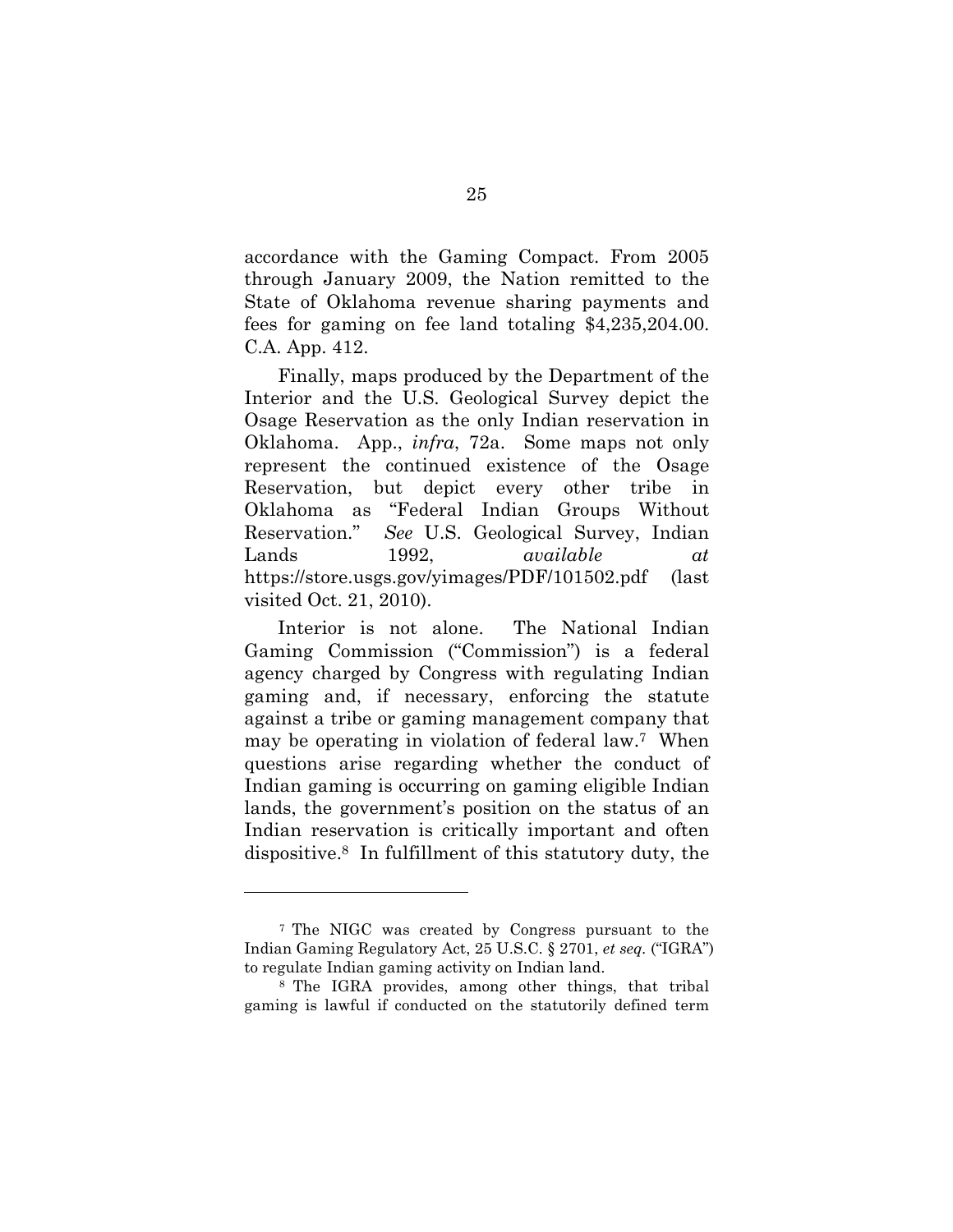Commission issued an opinion letter concluding that the Osage Nation may conduct gaming on certain parcels of fee land in North Tulsa, Oklahoma, because "they lie within the Tribe's reservation." C.A. App. 166. The opinion is based on historical documents and official records from Interior acknowledging that the Osage Reservation boundaries have not been disestablished.

In addition, the Commission separately approved the Nation's gaming ordinance authorizing gaming activities to be conducted on the Nation's Indian lands as defined by IGRA. See Letter from Philip N. Hogen, National Indian Gaming Comm'n, to Chief James R. Gray, et al. (Feb. 27, 2007), available at www.nigc.gov/Portals/0/NIGC%20Uploads/ReadingRo om/gamingordinances/osagenation/osageordamend02 2707.pdf (last visited Oct. 21, 2010); 25 U.S.C. § 2703(4) (defining Indian lands as "all lands within the limits of any Indian reservation . . . .").

Third, the United States has taken a formal litigation position in Osage Nation v. United States, currently pending in the United States Court of Federal Claims, that the Osage Reservation was not disestablished. Department of Justice and Interior attorneys entered into Stipulations of Fact with the Nation that set forth that "[t]he Osage Reservation is located in northern Oklahoma. The Reservation covers roughly 1.47 million acres. The boundaries of the Osage Reservation are co-extensive with the

<sup>&</sup>quot;Indian lands," which in most cases means land within a Tribe's reservation boundaries.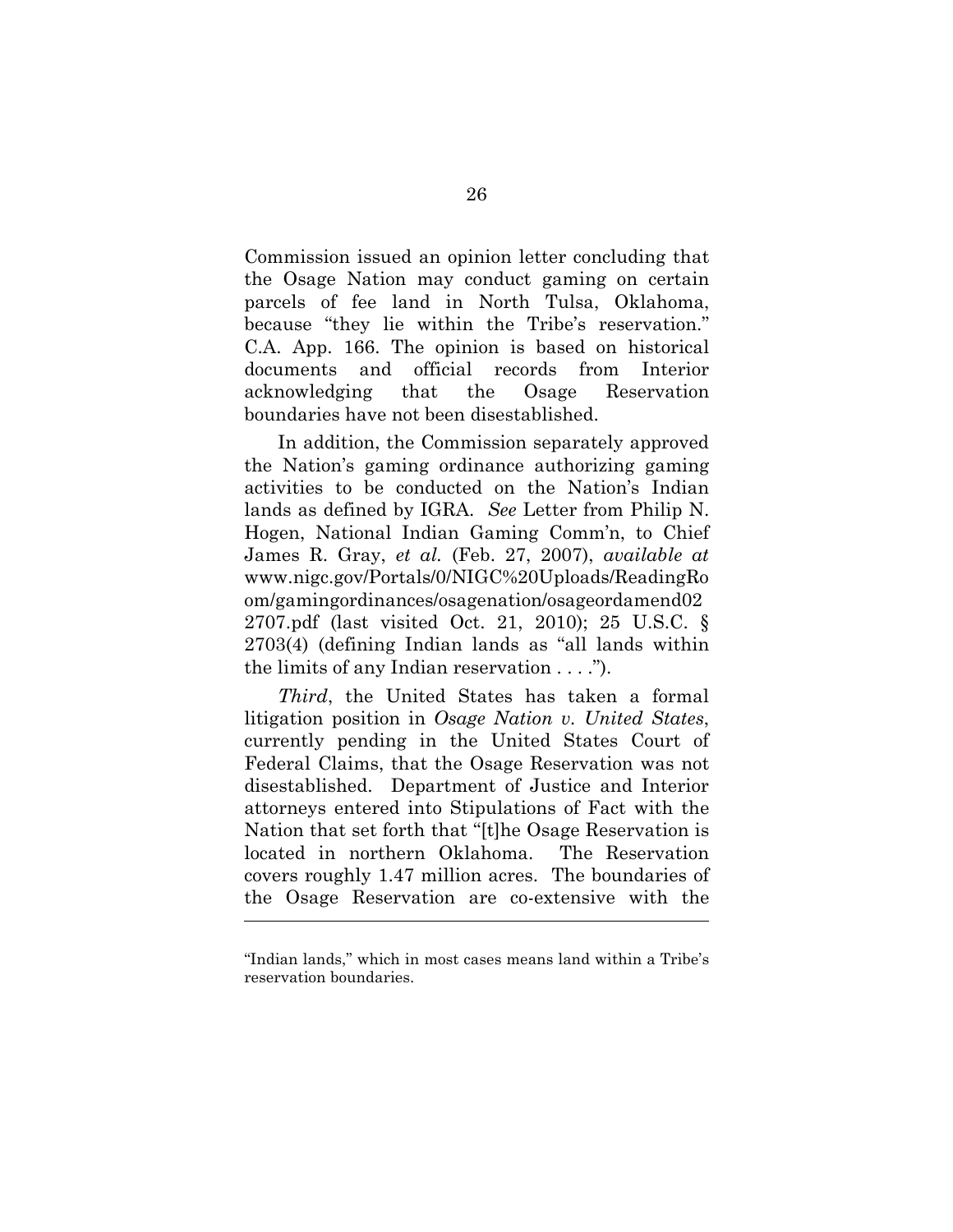boundaries of present-day Osage County, Oklahoma." C.A. App. 176. This stipulated fact was adopted by the Court on September 21, 2006.

The Tenth Circuit, however, completely ignored that extensive and longstanding congressional and Executive Branch recognition of the continued existence of the Osage Reservation. Indeed, the court's legal test gave far greater weight to the views of private scholars and statisticians, App., infra, 15a-18a; 21a-22a, than it did to the four federal statutes and longstanding views of two expert federal agencies. That makes no sense. Under Solem, only Congress's words can disestablish a reservation, yet the Tenth Circuit leaves no room in its legal standard for what Congress said four times, and thus its test bears no resemblance to this Court's rule that congressional intent is dispositive. Nor does the Tenth Circuit's test factor in the formal position of agencies charged by Congress with administering the relevant laws, unlike Solem and Yankton Sioux.

This Court's review thus is needed because the court's decision defies Congress's repeated recognition in numerous statutes of the Osage Reservation's continued existence. In addition, federal agencies need a single, consistent answer to whether and when a reservation, like the Osage's, has been disestablished so that they can carry out their important federal responsibilities. For example, the Department of Interior provides services directly, or through contracts, grants or compacts, to 564 federally recognized tribes with a combined service population of approximately 1.9 million American Indians and Alaska Natives in nearly every state.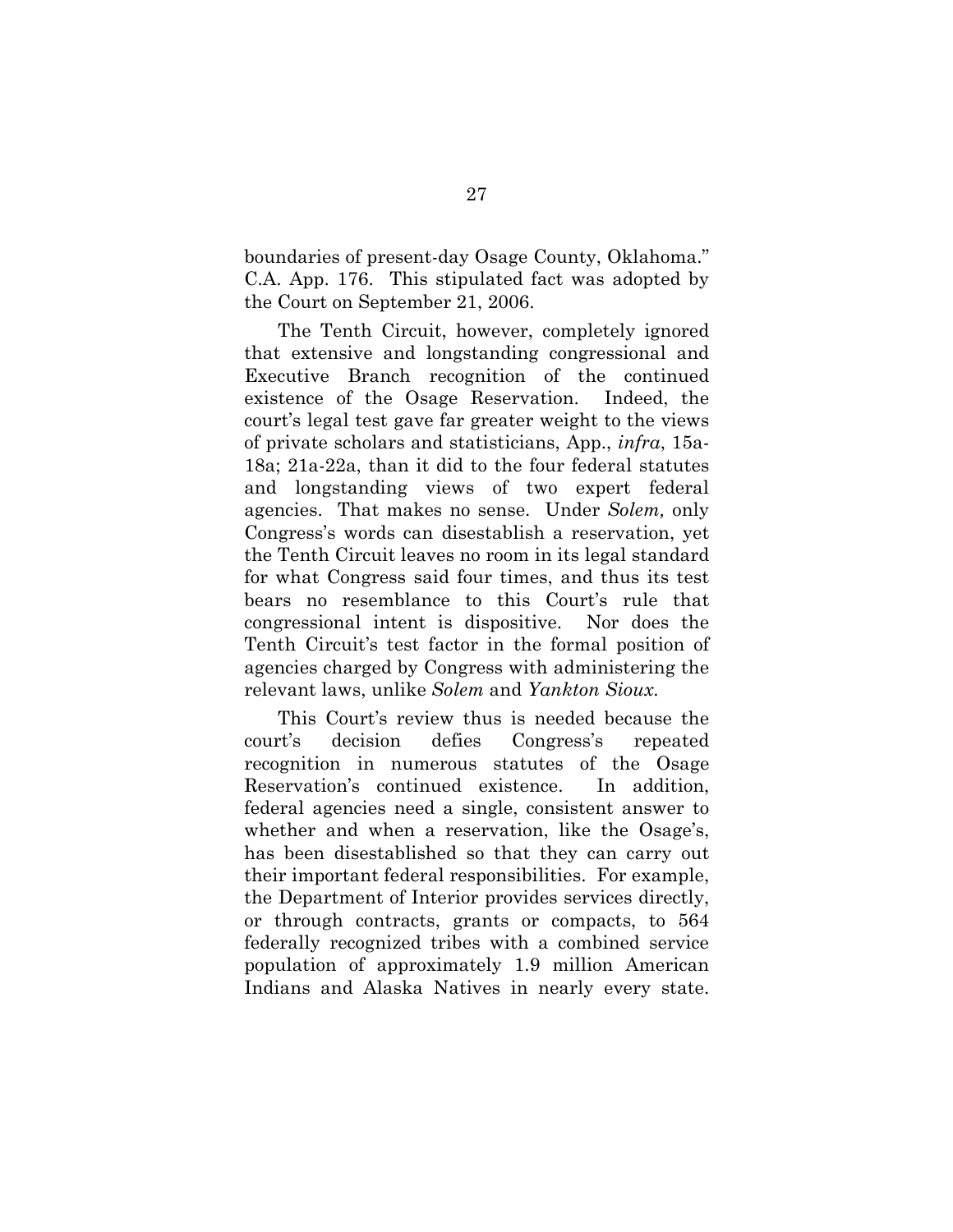Moreover, programs administered on scores of Indian reservations throughout the country by Interior include social services, law enforcement and detention services, and natural resources management on 55 million acres of trust lands and 57 million acres of subsurface minerals estates. Commonly, the proper administration of these programs depends upon Interior's official position regarding the status of the Indian reservation where the program is to be applied. But the status of the Osage's Reservation is now unsettled, with the court of appeals on the one hand, and Congress and the Executive Branch on the other providing different answers.

### III. THE QUESTION PRESENTED IS IMPORTANT AND RECURRING

The questions presented in this case are fundamental to the United States' relationship with Indian tribes and, more importantly, the United States' ability to carry out its federally mandated trust relationship with the Osage Nation and other tribes. See Yankton Sioux, 522 U.S. at 357 (noting the "present-day understanding of a 'government-togovernment relationship between the United States and each Indian tribe'") (quoting 25 U.S.C. § 3601). The Tenth Circuit's divergence from this Court's precedent and inconsistency with other circuits will wreak havoc on the congressionally designated agencies' ability to consistently carry out their duties and uphold their fiduciary responsibilities to Indian tribes throughout the country.

Furthermore, questions of reservation diminishment and disestablishment are recurring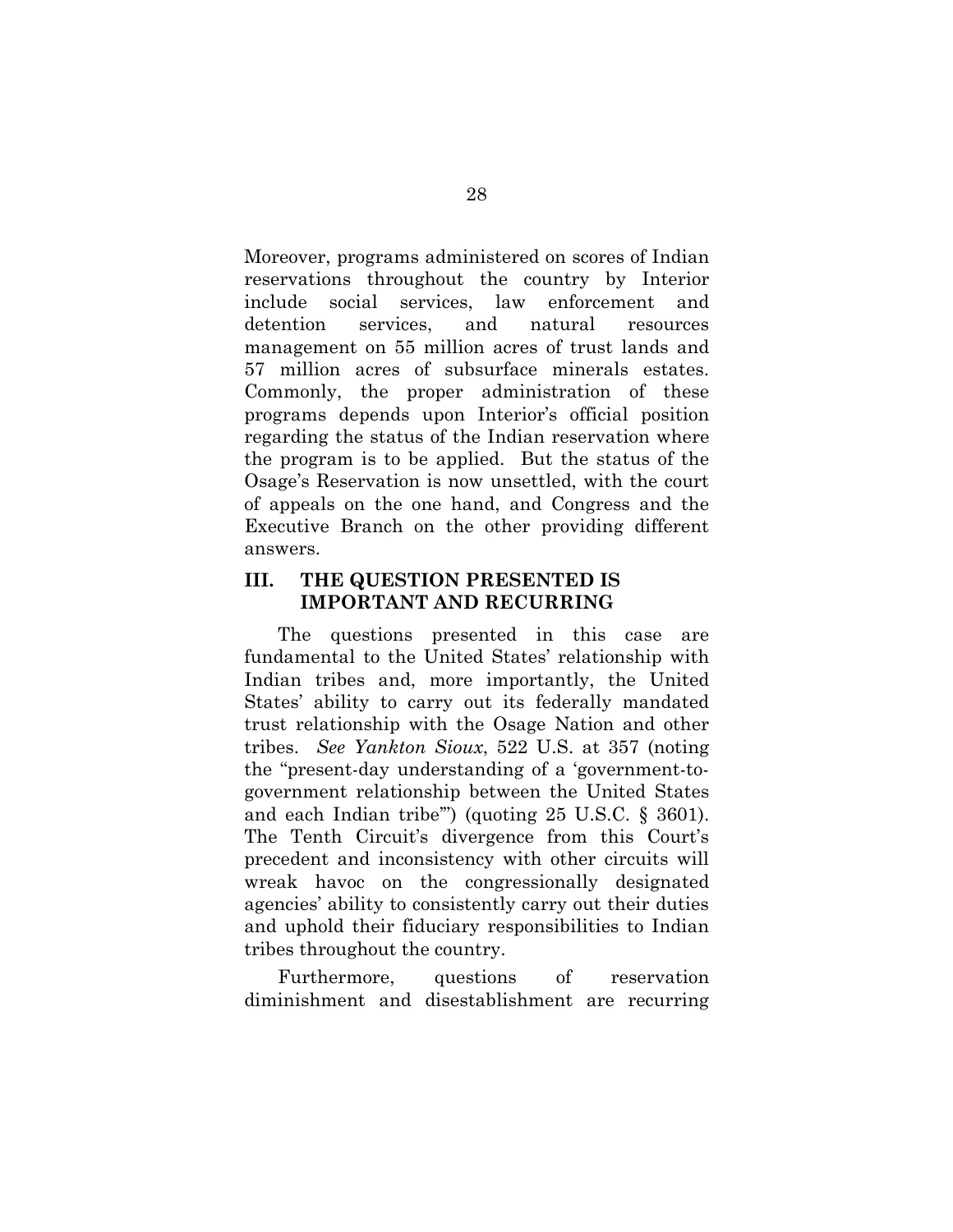and important. They have arisen in federal courts of appeals and state courts of last resort across the Country, with three decisions addressing disestablishment issued by three different courts of appeals in 2010 alone. See App., infra, 3a; Yellowbear, supra; Podhradsky, supra. Such decisions are vitally important, moreover, directly affecting the day-to-day operations of federal, state, local, and tribal agencies.

In fact, this Court's recent grant of certiorari in Madison County v. Oneida Indian Nation, 79 USLW 3062 (U.S. Oct. 12, 2010) (No. 10-72), confirms the importance of the question. There, this Court granted review to address, inter alia, whether the Oneida reservation in New York was disestablished. Petition for Writ of Certiorari at i, Madison Cnty. v. Oneida Indian Nation, No. 10-72 (U.S. July 9, 2010). That grant of certiorari reflects the importance of such disestablishment questions.

It also reinforces the need for review in this case for two reasons. First, it is not at all clear that this Court will find it necessary to address the disestablishment question in that case, since the issue is presented only secondarily and was not decided by the court of appeals in that case, 605 F.3d at 157 n.6. Second, even if the Court were to reach that question, it is narrowly confined to evaluating factually the status of the Oneida reservation. This case, by contrast, presents an overarching legal question about the proper standard for holding that a reservation has been disestablished that cuts across many States and virtually all tribes.